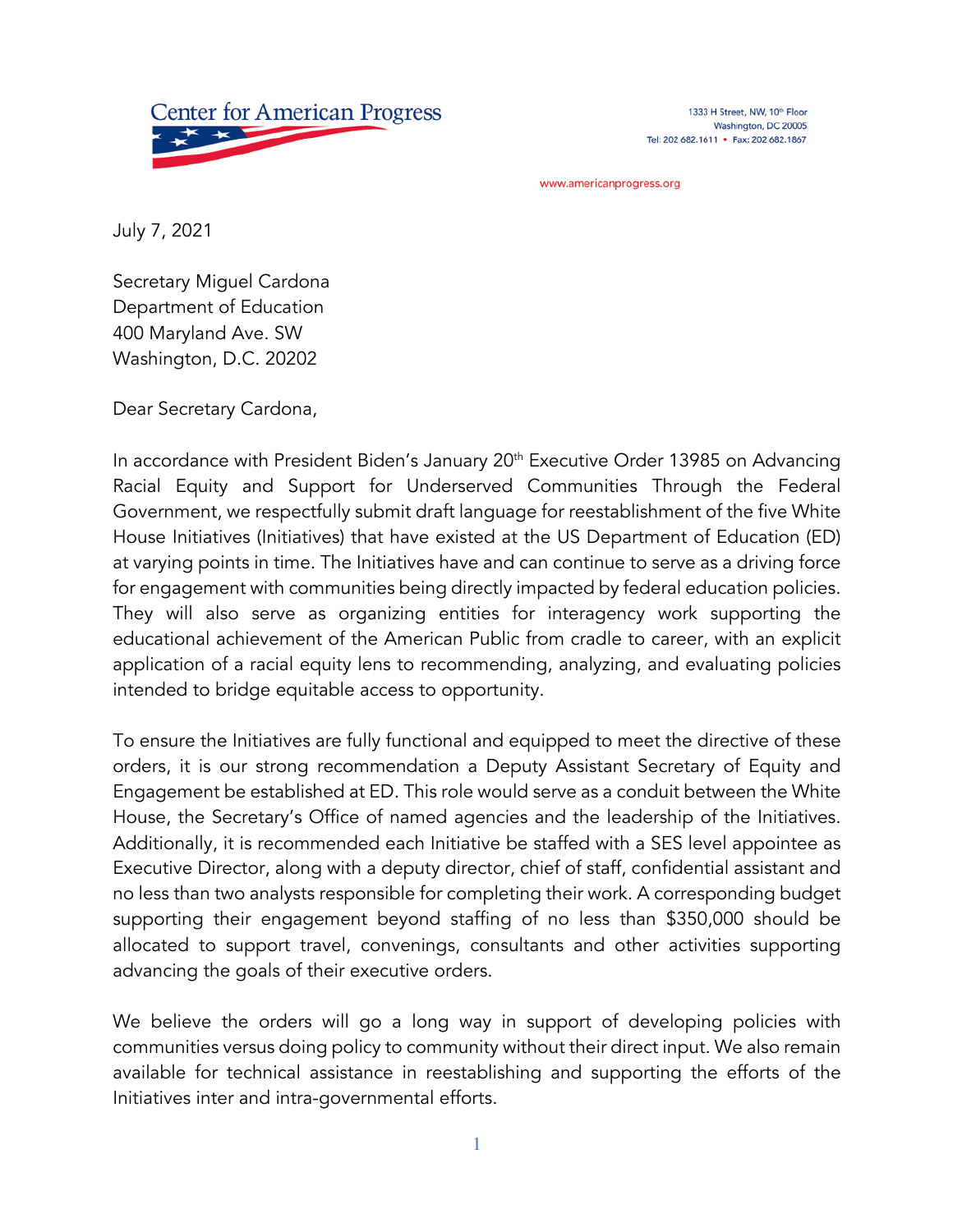Sincerely,

fassis  $\tilde{\mathcal{X}}$ 

Khalilah M. Harris, EdD, JD Acting Vice President, K12 Education Center for American Progress

CC: Donna Harris-Aikens, Jessica Cardichon, Melanie Muenzer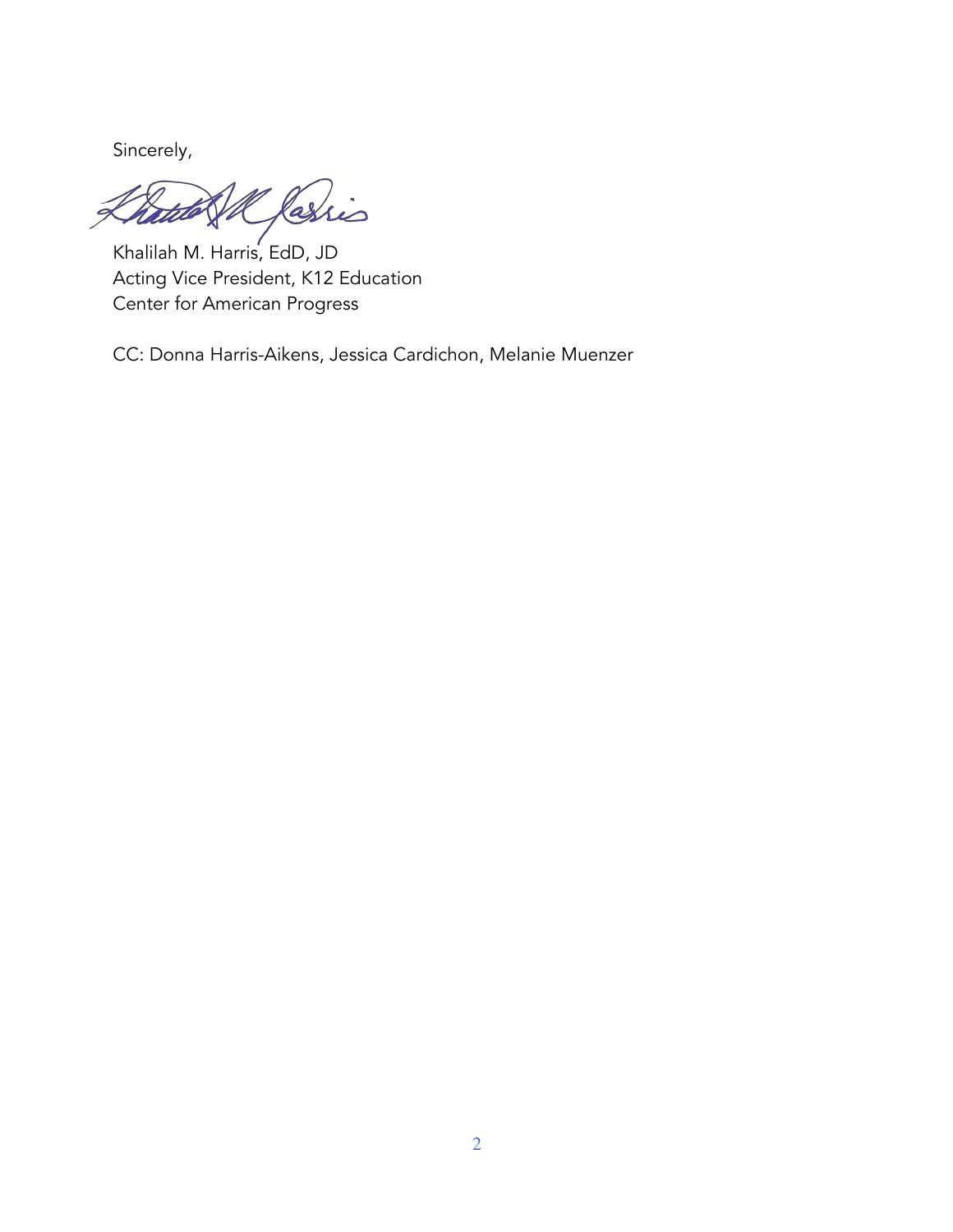# The White House Initiative on Educational and Racial Justice for Asian Americans and Pacific Islanders

Executive Order - Equitable Educational Opportunity and Justice for Asian Americans and Pacific Islanders

By the authority vested in me as President by the Constitution and the laws of the United States of America, it is hereby ordered as follows:

## Section 1. Policy

The more than 18.9 million Asian Americans and Pacific Islanders (AAPIs) across our country have helped build a strong and vibrant America. The AAPI communities represent many ethnicities and languages that span generations, and their shared achievements are an important part of the American experience. They have started businesses and generated jobs, including founding some of our Nation's most successful and innovative enterprises. The AAPI communities have made important contributions to science and technology, culture and the arts, and the professions, including business, law, medicine, education, and politics.

While we acknowledge the many contributions of the AAPI communities to our Nation, we also recognize the challenges still faced by many AAPIs. There has been a steady increase in hate-based crimes against the AAPI community over the last four years. Further, a failure to disaggregate data collected about the community has resulted in uneven and weakened priorities and policies supporting this group of Americans. Of the more than almost two million AAPI-owned businesses, many firms are small soleproprietorships that continue to need assistance to access available resources such as business development counseling and small business loans. The AAPI community also continues to face barriers to employment and workplace advancement. Specific challenges experienced by AAPI subgroups include lower college-enrollment rates by Pacific Islanders than other ethnic groups and high poverty rates among Hmong Americans, Cambodian Americans, Malaysian Americans, and other individual AAPI communities. Additionally, one in five non-elderly AAPIs lacks health insurance.

The purpose of this order is to establish a President's Advisory Commission on Educational and Racial Justice for Asian Americans and Pacific Islanders and a White House Initiative on Educational and Racial Justice for Asian Americans and Pacific Islanders. Each will work to improve the quality of life and opportunities for Asian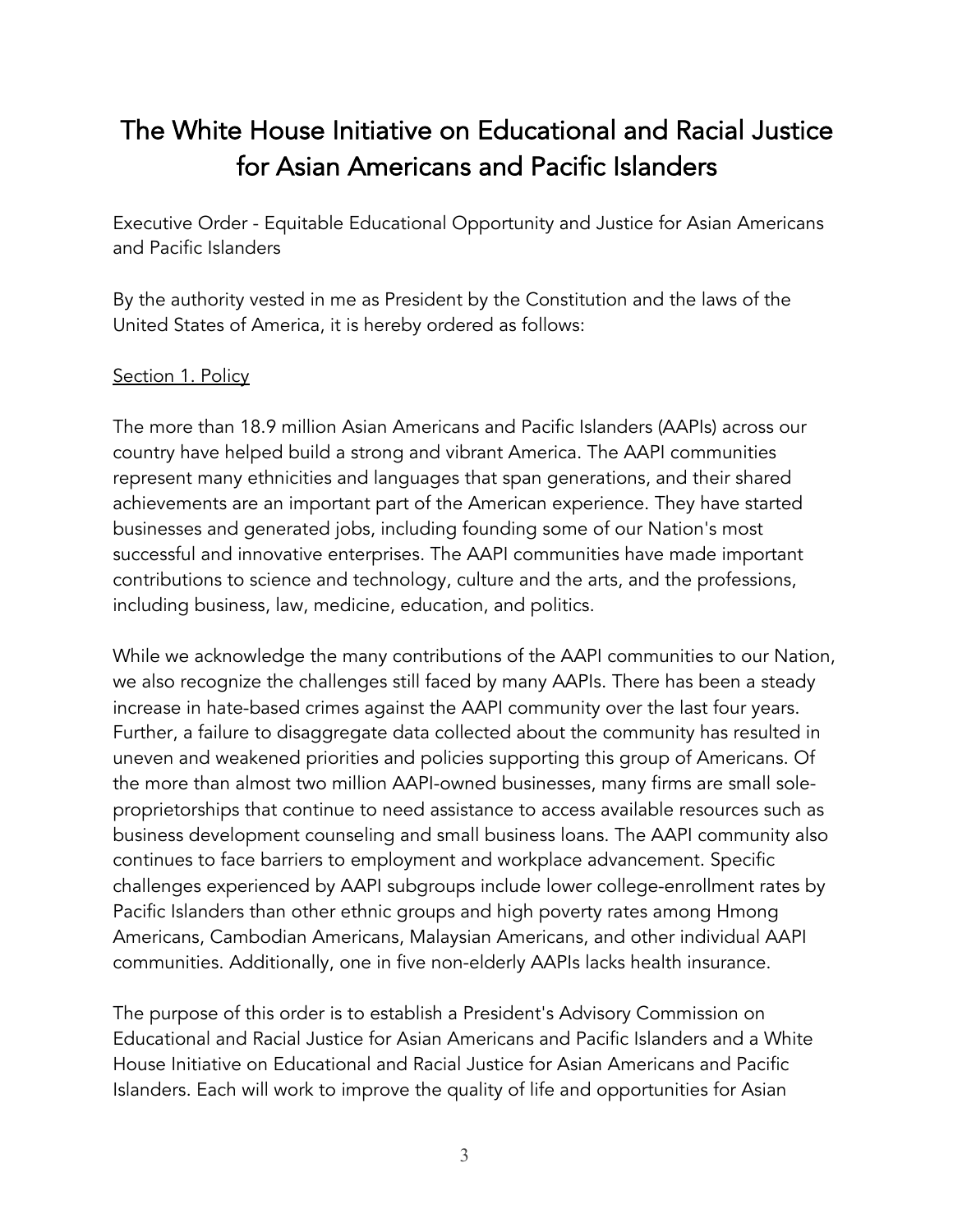Americans and Pacific Islanders through increased access to, and participation in, Federal programs in which they may be underserved. In addition, each will work to advance relevant evidence-based research, data collection, and analysis for AAPI populations and subpopulations.

# Sec. 2. President's Advisory Commission on Educational and Racial Justice for Asian Americans and Pacific Islanders.

There is established in the Department of Education the President's Advisory Commission on Educational and Racial Justice for Asian Americans and Pacific Islanders (Commission).

(a) Mission and Function of the Commission. The Commission shall provide advice to the President, via at least one annual meeting, and shall be coordinated through the Secretaries of Education and Commerce, as Co-Chairs of the Initiative described in section 3 of this order, on: (i) the development, monitoring, and coordination of executive branch efforts to improve the quality of life of AAPIs through increased participation in Federal programs in which such persons may be underserved; (ii) the compilation of research and data related to AAPI populations and subpopulations; (iii) the development, monitoring, and coordination of Federal efforts to improve the economic and community development of AAPI businesses; and (iv) strategies to increase public and private sector collaboration, and community involvement in improving the health, education, environment, and well-being of AAPIs.

(b) Commission Membership and Chair. The Commission shall consist of no less than 15 and not more than 25 members appointed by the President. The President shall designate one member of the Commission to serve as Chair, and, may also designate a co-chair. The Executive Director of the Initiative shall also serve as the Executive Director of the Commission and administer the work of the Commission. The Chair of the Commission shall work with the Executive Director to convene regular meetings – no less than two annually - of the Commission, determine its agenda, and direct its work, consistent with this order. The Commission shall include members who: (i) have a history of involvement and advocacy with the AAPI communities; (ii) are from the fields of education (early childhood education, elementary and secondary education, higher education, career and technical education, and adult education), commerce, business, health, human services, housing, environment, arts, agriculture, labor and employment, transportation, justice, veterans affairs, and economic and community development; (iii) are from civic associations representing one or more of the diverse AAPI communities; or (iv) have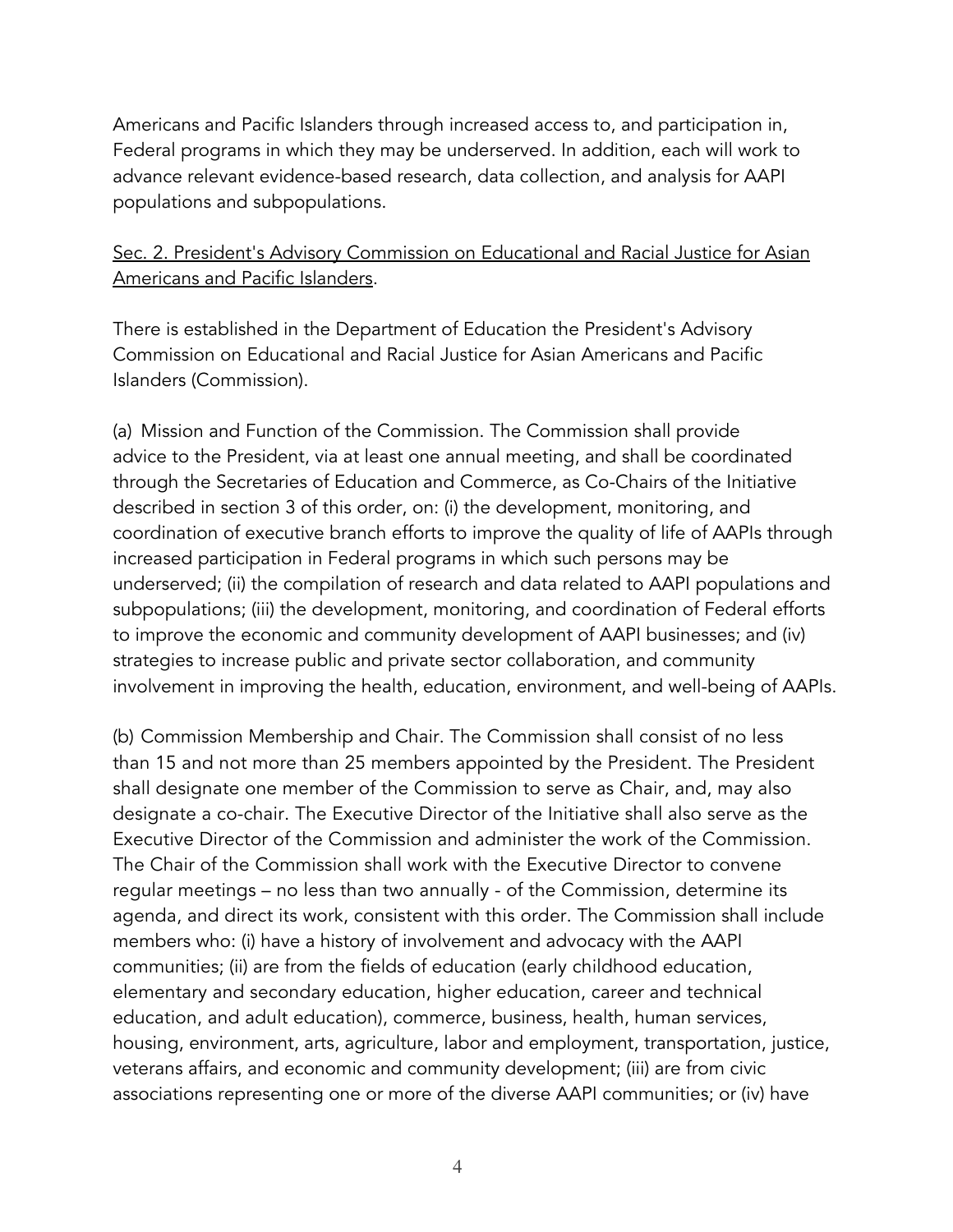such other experience as the President deems appropriate. The President shall designate one member of the Commission to serve as Chair, who shall convene regular meetings of the Commission, determine its agenda, and direct its work.

(c) Administration of the Commission. The Secretary of Education, in consultation with the Secretary of Commerce, shall designate an Executive Director for the Commission. The Department of Education shall provide funding and administrative support for the Commission to the extent permitted by law and within existing appropriations. Members of the Commission shall serve without compensation, but shall be allowed travel expenses, including per diem in lieu of subsistence, as authorized by law for persons serving intermittently in the Government service (5 U.S.C. 5701-5707). Insofar as the Federal Advisory Committee Act, as amended (5 U.S.C. App.) (the "Act"), may apply to the administration of the Commission, any functions of the President under the Act, except that of reporting to the Congress, shall be performed by the Secretary of Education, in accordance with the guidelines issued by the Administrator of General Services.

(d) Termination Date. The Commission shall terminate 2 years from the date of this order, unless renewed by the President.

# Sec. 3. White House Initiative on Educational and Racial Justice for Asian Americans and Pacific Islanders

There is established the White House Initiative on Educational and Racial Justice for Asian Americans and Pacific Islanders (Initiative), which will manage a Federal interagency working group whose members shall be selected by their respective agencies. The Secretary of Commerce and the Secretary of Education shall serve as the Co-Chairs of the Initiative. The Executive Director of the Commission established in section 2 of this order shall also serve as the Executive Director of the Initiative and shall report to the Secretary of Education on Initiative matters, while working in coordination with the Domestic Policy Council and Office of Management and Budget.

(a) Mission and Function of the Initiative. The Initiative shall work to improve the quality of life of AAPIs through increased participation in Federal programs in which AAPIs may be underserved. It shall identify public private sector partnerships to advance opportunity for the AAPI community, and make recommendations on policies supporting educational, economic and racial justice for the AAPI community. It will also advise the Co-Chairs on the implementation and coordination of Federal programs as they relate to AAPIs across executive departments and agencies.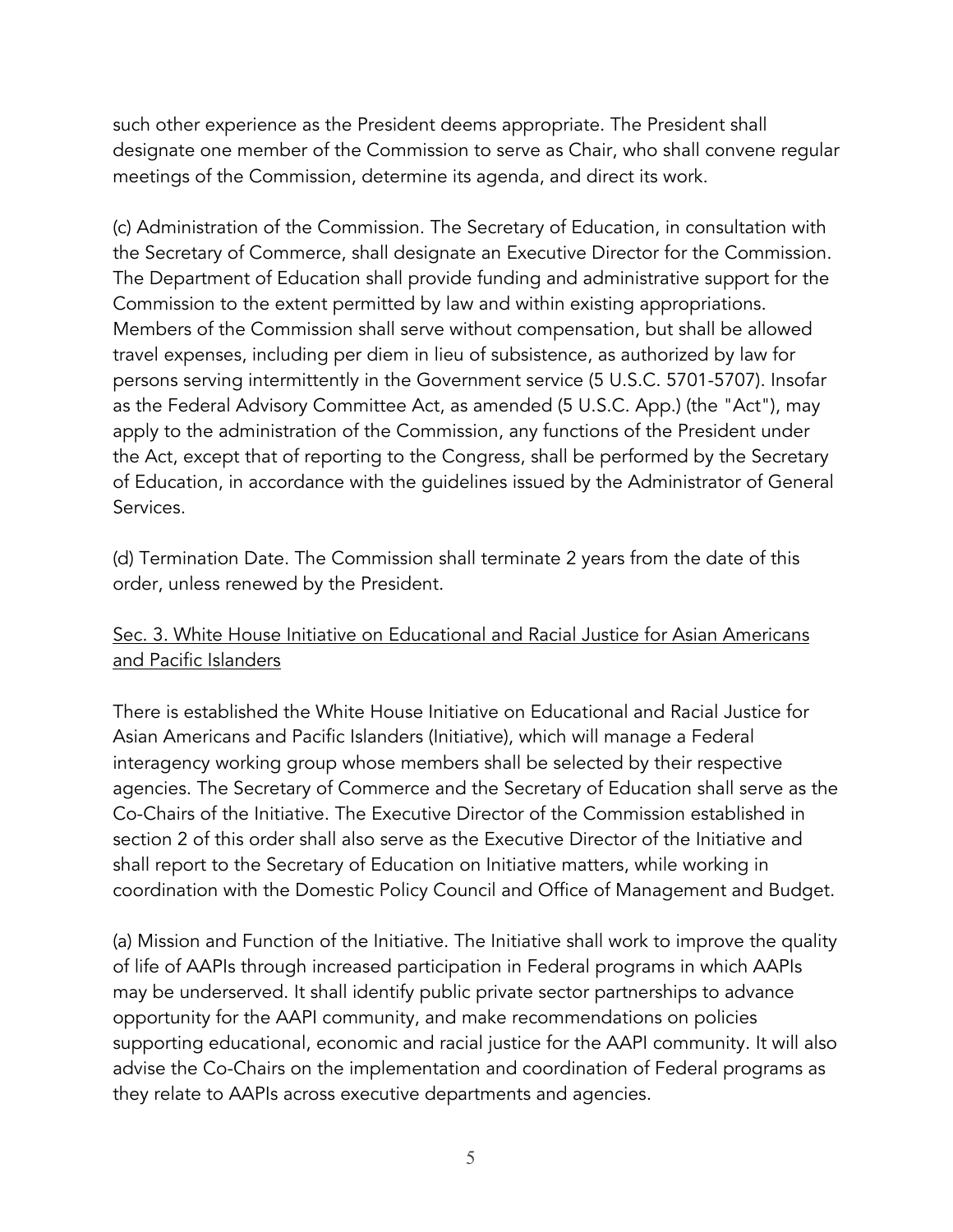(b) Interagency Working Group. In addition to the Co-Chairs, the Executive Director shall manage an interagency working group consisting of senior officials from the following executive branch departments, agencies, and offices:

- (i) the Department of State;
- (ii) the Department of the Treasury;
- (iii) the Department of Defense;
- (iv) the Department of Justice;
- (v) the Department of the Interior;
- (vi) the Department of Agriculture;
- (vii) the Department of Labor;
- (viii) the Department of Housing and Urban Development;
- (ix) the Department of Transportation;
- (x) the Department of Energy;
- (xi) the Department of Health and Human Services;
- (xii) the Department of Veterans Affairs;
- (xiii) the Department of Homeland Security;
- (xiv) the Office of Management and Budget;
- (xv) the Environmental Protection Agency;
- (xvi) the Small Business Administration;
- (xvii) the Office of Personnel Management;
- (xviii) the Social Security Administration;
- (xix) the White House Office of Cabinet Affairs;
- (xx) the White House Office of Intergovernmental Affairs and Public Engagement;
- (xxi) the National Economic Council;
- (xxii) the Domestic Policy Council;
- (xxiii) the Office of Science and Technology Policy; and
- (xxiv) other executive branch departments, agencies, and offices as the President may, from time to time, designate.

At the direction of the Executive Director, the interagency working group may establish subgroups consisting exclusively of working group members or their designees under this section, as appropriate.

(c) Administration of the Initiative. The Department of Education shall provide funding and administrative support for the Initiative to the extent permitted by law and within existing appropriations. The Executive Director shall hold a senior role in the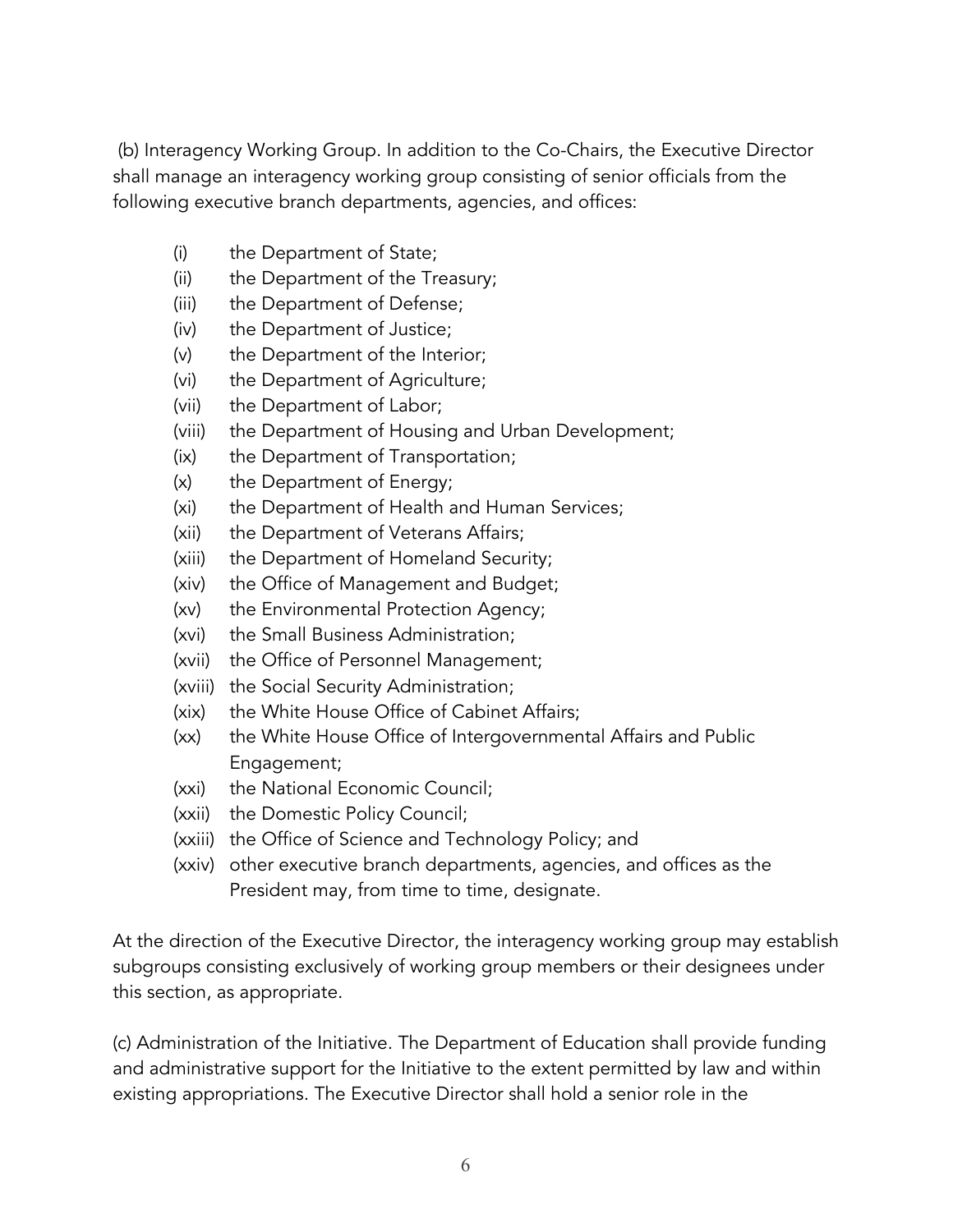Department of Education, reporting directly to the Secretary of Education. The Co-Chairs shall convene regular meetings of the Working Group – no less than two annual, determine its agenda, and direct its work.

(d) Federal Agency Plans and Interagency Plan. Each executive department and agency designated by the Initiative shall prepare a plan (agency plan) for, and shall document, its efforts to improve the quality of life of Asian Americans and Pacific Islanders through increased participation in Federal programs in which Asian Americans and Pacific Islanders may be underserved. Where appropriate, this agency plan shall address, among other things, the agency's efforts to:

(i) identify Federal programs in which AAPIs may be underserved and improve the quality of life for AAPIs through increased participation in these programs;

(ii) identify ways to foster the recruitment, career development, and advancement of AAPIs in the Federal Government;

(iii) identify high-priority action items for which measurable progress may be achieved within 2 years to improve the health, environment, opportunity, and well-being of AAPIs, and implement those action items;

(iv) increase public-sector, private-sector, and community involvement in improving the health, environment, opportunity, and well-being of AAPIs;

(v) foster evidence-based research, data collection, and analysis on AAPI populations and subpopulations, including research and data on public health, environment, education, housing, employment, and other economic indicators of AAPI community wellbeing; and

(vi) solicit public input from AAPI communities on ways to increase and improve opportunities for public participation in Federal programs considering a number of factors, including language barriers.

Each agency, in its plan, shall provide appropriate measurable objectives and, after the first year, shall provide for the assessment of that agency's performance on the goals set in the previous year's plan. Each agency plan shall be submitted to the Co-Chairs by a date to be established by the Co-Chairs. The Co-Chairs shall review the agency plans and develop for submission to the President a Federal interagency plan to improve the quality of life of AAPIs through increased participation in Federal programs in which such persons may be underserved. Actions described in the Federal interagency plan shall address improving access by AAPIs to Federal programs and fostering advances in relevant research and data.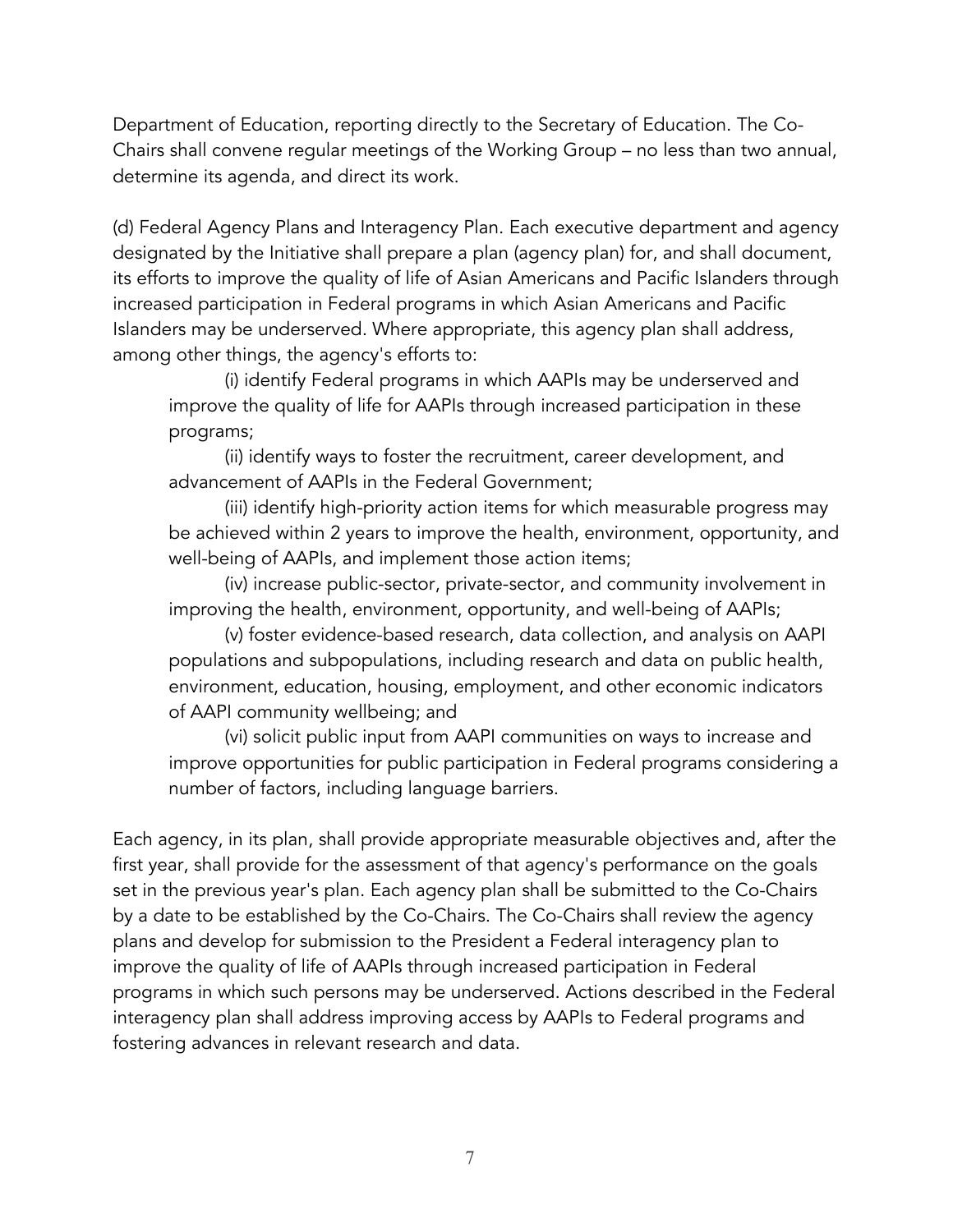(e) Collaboration Among White House Initiatives. The Initiative may collaborate with the White House Initiatives on Educational and Racial Justice for Native American and Alaska Natives, Educational and Racial Justice for Latin Americans, Educational and Racial Justice for African Americans, and Historically Black Colleges and Universities, whenever appropriate in light of their shared objectives.

## Sec. 4. General Provisions

(a) This order supersedes Executive Order 13125 of June 7, 1999, Executive Order 13339 of May 13, 2004, Executive Order 13515 of October 14, 2009, Executive Order 13872 of May 13, 2017 and section 1(s) of Executive Order 13811 of September 29, 2017.

(b) The heads of executive departments and agencies shall assist and provide information to the Commission, consistent with applicable law, as may be necessary to carry out the functions of the Commission. Each executive department and agency shall bear its own expenses of participating in the Commission.

(c) Nothing in this order shall be construed to impair or otherwise affect:

(i) authority granted by law to an executive department, agency, or the head thereof; or

(ii) functions of the Director of the Office of Management and Budget relating to budgetary, administrative, or legislative proposals.

(d) This order shall be implemented consistent with applicable law and subject to the availability of appropriations.

(e) For purposes of this order, the term "Asian American and Pacific Islander" includes persons within the jurisdiction of the United States having ancestry of any of the original peoples of East Asia, Southeast Asia, or South Asia, or any of the aboriginal, indigenous, or native peoples of Hawaii and other Pacific Islands.

(f) This order is not intended to, and does not, create any right or benefit, substantive or procedural, enforceable at law or in equity by any party against the United States, its departments, agencies, or entities, its officers, employees, or agents, or any other person.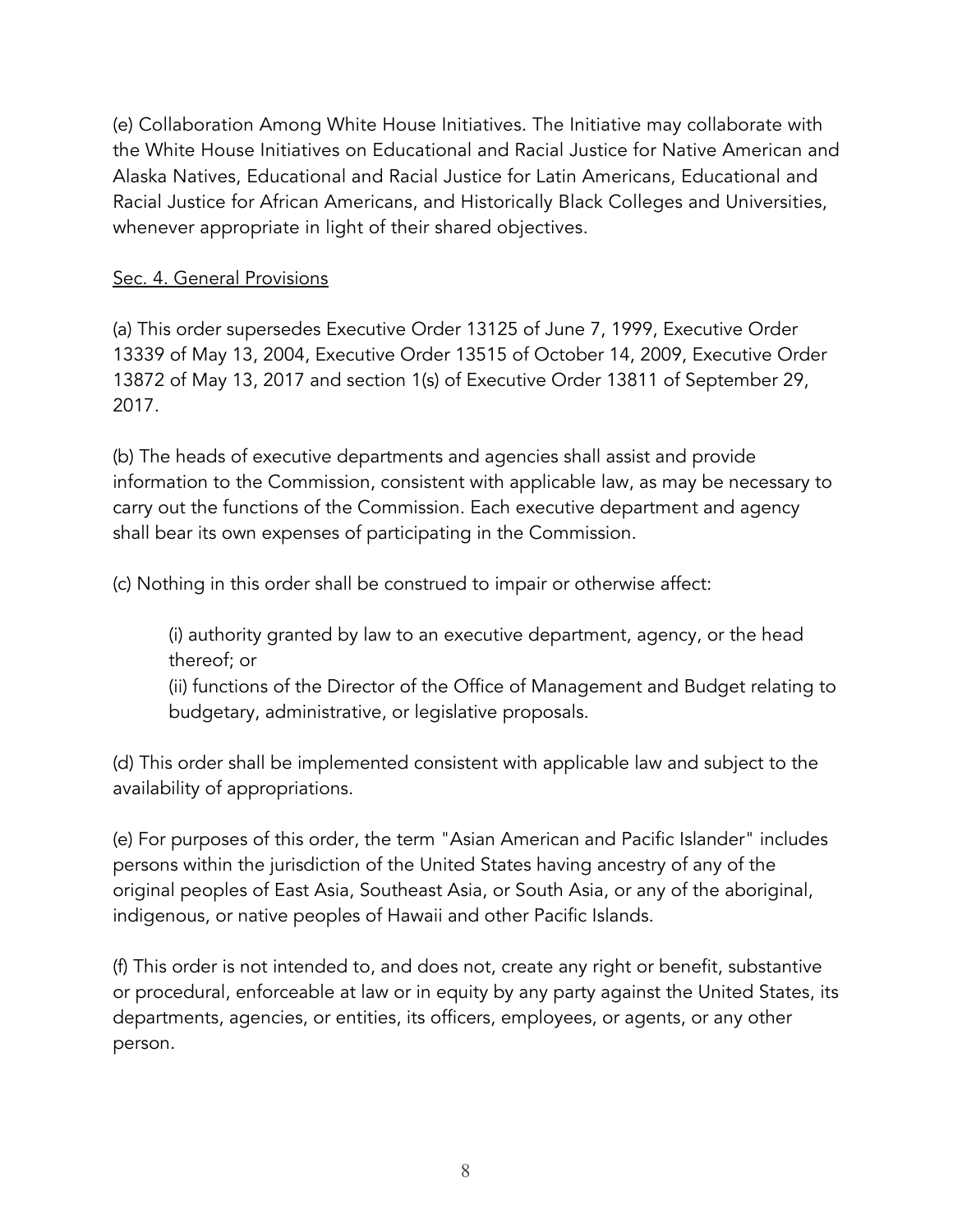# The White House Initiative on Educational and Racial Justice for African Americans

Executive Order – Equitable Educational Opportunity and Justice for African Americans

By the authority vested in me as President by the Constitution and the laws of the United States of America, it is hereby ordered as follows:

### Section 1. Policy

The more than 41.99 million African Americans across our country have helped build a strong and vibrant America since its inception. Over the course of America's history, African American people have strengthened our Nation, including by leading reforms, overcoming obstacles, and breaking down barriers. African American communities have made important contributions to science and technology, culture and the arts, and the professions, including business, law, medicine, education, and politics.

However, substantial obstacles to educational, economic and health opportunities still remain barriers for the upward mobility. African Americans face disparities in access to quality schools, good jobs, quality affordable housing, transportation and fair engagement with the criminal legal system. Enhanced educational outcomes lead to more productive careers, improved economic opportunity, and greater social well-being for all Americans.

To reach the ambitious education and economic goals we have set for our Nation, as well as to ensure equitable access and opportunity for all, we must provide the support that will enable African American people to improve their level of educational achievement, economic mobility, and health outcomes requires targeted supports. Significantly improving the educational outcomes, economic opportunity and fair access to the American legal system for African Americans will provide substantial benefits for our country by, among other things, increasing college completion rates, productivity, home ownership, health outcomes and employment rates.

The purpose of this order is to establish a President's Advisory Commission on Educational and Racial Justice for African Americans (Commission) and a White House Initiative on Educational and Racial Justice for African Americans (Initiative). Each will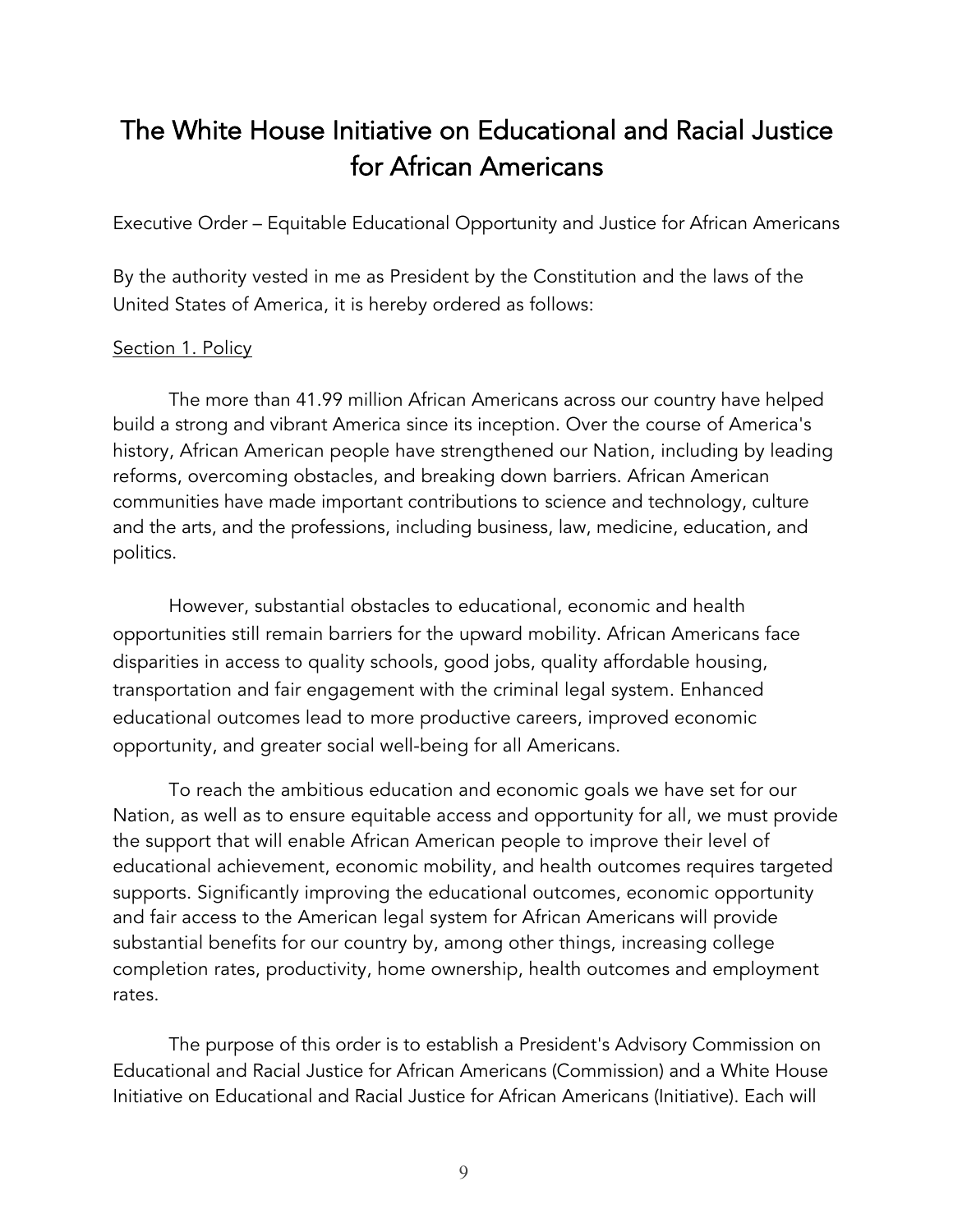work to improve the quality of life and opportunities for African Americans through increased access to, and participation in, Federal programs in which they may be underserved. In addition, each will work to advance relevant evidence-based research, data collection, analysis and innovations for the African American population.

# Sec. 2. President's Advisory Commission on Educational and Racial Justice for African Americans

There is established in the Department of Education the President's Advisory Commission on Educational and Racial Justice for African Americans.

(a) Mission and Function of the Commission. The Commission shall provide advice to the President, via at least one annual meeting, and shall be coordinated through the Secretaries of Education and Housing and Urban Development, as Co-Chairs of the Initiative described in section 3 of this order, on educational attainment, economic opportunity and alleviation of barriers in the legal justice system of the African American community, including through: (i) the development, implementation, and coordination of educational programs and initiatives at the Department and other agencies to improve educational opportunities and outcomes for African Americans of all ages; (ii) efforts to increase the participation of the African American community and institutions that serve the African American community in programs across federal agencies where they may be underrepresented; (iii) efforts to engage the philanthropic, business, nonprofit, and education communities in a national dialogue on the mission and objectives of this order; and (iv) the establishment of partnerships with public, private, philanthropic, and nonprofit stakeholders to meet the mission and policy objectives of this order.

(b) Commission Membership and Chair. (i) The Commission shall consist of no less than 15 and not more than 25 members appointed by the President. The President shall designate one member of the Commission to serve as Chair, and, may designate a co-chair. The Executive Director shall administer the work of the Commission. The Chair of the Commission shall work with the Executive Director to convene regular meetings – no less than two annually - of the Commission, determine its agenda, and direct its work, consistent with this order; (ii) The Commission may include individuals with relevant experience or subject-matter expertise that the President deems appropriate, as well as individuals who may serve as representatives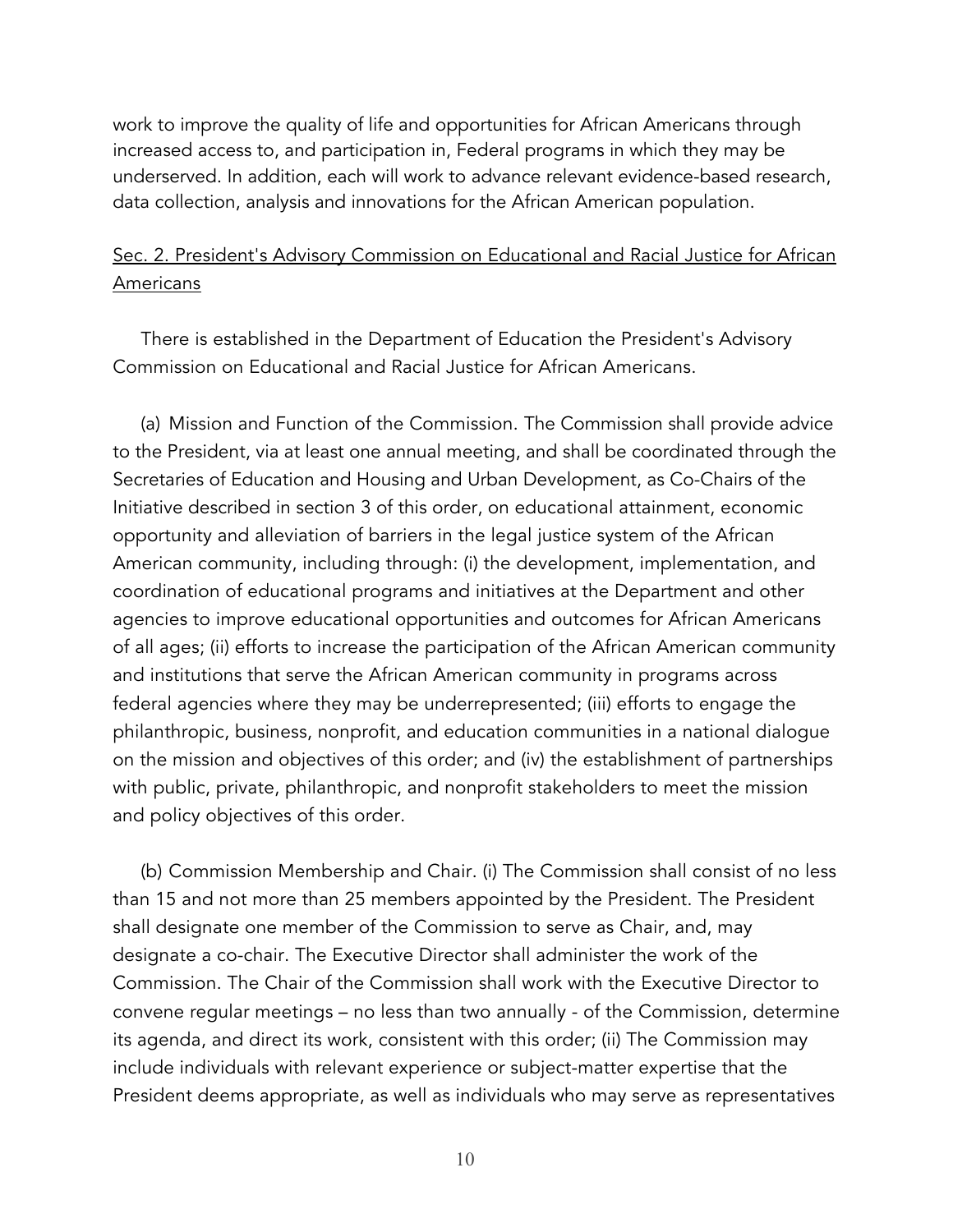of a variety of sectors, education sector (early childhood education, elementary and secondary education, higher education, career and technical education, and adult education), labor organizations, research institutions, the military, corporate and financial institutions, public and private philanthropic organizations, and nonprofit and community-based organizations at the national, State, regional, or local levels; (iii) In addition to the 25 members appointed by the President, the Commission shall also include two members from the President's Commission on Historically Black Colleges and Universities, designated by the President. In turn, the HBCU Commission will henceforth include two members from the President's Commission on Educational and Racial Justice for African Americans, designated by the President. This reciprocal arrangement will foster direct communication and vital consultations that will benefit both bodies; and, (iv) The Executive Director of the Commission shall be a non-voting, ex officio member of the Commission and liaison to the Interagency Working Group of the Initiative.

(c) Commission Administration. The Secretary of Education, in consultation with the Secretary of Housing and Urban Development, shall designate an Executive Director for the Commission. The Department of Education shall provide funding and administrative support for the Commission to the extent permitted by law and within existing appropriations. Members of the Commission shall serve without compensation, but shall be allowed travel expenses, including per diem in lieu of subsistence, as authorized by law for persons serving intermittently in the Government service (5 U.S.C. 5701-5707). Insofar as the Federal Advisory Committee Act, as amended (5 U.S.C. App.) (the "Act"), may apply to the administration of the Commission, any functions of the President under the Act, except that of reporting to the Congress, shall be performed by the Secretary of Education, in accordance with the guidelines issued by the Administrator of General Services.

(d) Termination Date. The Commission shall terminate 2 years from the date of this order, unless renewed by the President.

### Sec. 3. White House Initiative on Educational and Racial Justice for African Americans

There is established the White House Initiative on Educational and Racial Justice for African Americans (Initiative), which will manage a Federal interagency working group whose members shall be selected by their respective agencies. The Secretary of Education and the Secretary of Housing and Urban Development shall serve as the Co-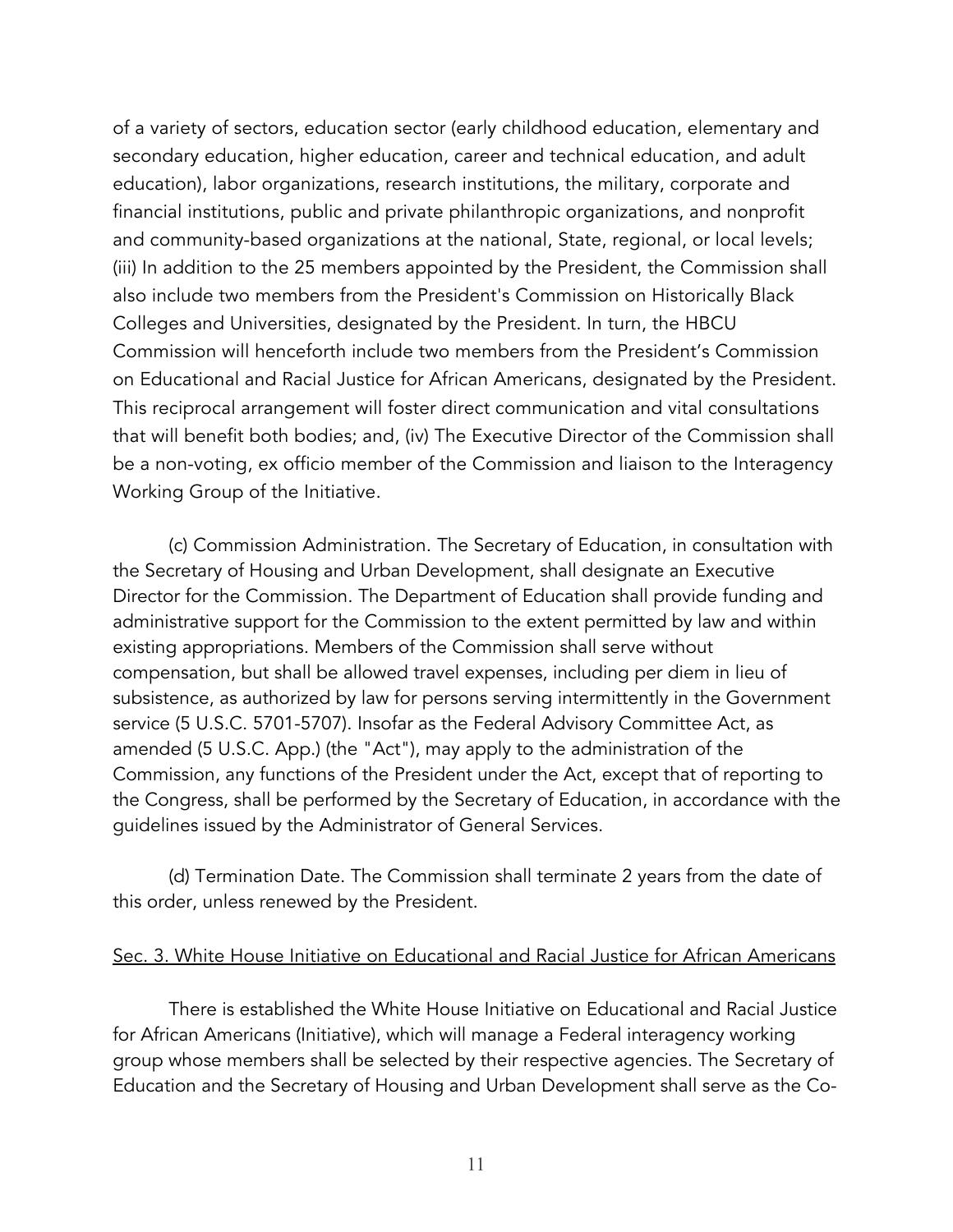Chairs of the Initiative. The Executive Director of the Commission established in section 2 of this order shall also serve as the Executive Director of the Initiative and shall report to the Secretary of Education on Initiative matters, while working in coordination with the Domestic Policy Council and Office of Management and Budget.

## (a) Mission and Function of the Initiative.

(1) The Initiative shall work to improve the quality of life of African Americans through increased participation in Federal programs in which African Americans may be underserved. It shall identify public private sector partnerships to advance opportunity for the African American community, and make recommendations on policies supporting educational, economic and racial justice for the African American community. It will also advise the Co-Chairs on the implementation and coordination of Federal programs as they relate to African Americans across executive departments and agencies.

## (b) Interagency Working Group.

(1) There is established the Federal Interagency Working Group on Educational and Racial Justice for African Americans (Working Group), which shall be convened and Co-Chaired by the Secretaries of Education and Housing and Urban Development. The Executive Director shall manage and staff the efforts of the Initiative described in subsection (b) of this section.

(2) Interagency Working Group. In addition to the Co-Chairs, the Executive Director shall manage an interagency working group consisting of senior officials from the following executive branch departments, agencies, and offices:

- (i) the Department of State;
- (ii) the Department of the Treasury;
- (iii) the Department of Defense;
- (iv) the Department of Justice;
- (v) the Department of the Interior;
- (vi) the Department of Agriculture;
- (vii) the Department of Labor;
- (viii) the Department of Housing and Urban Development;
- (ix) the Department of Transportation;
- (x) the Department of Energy;
- (xi) the Department of Health and Human Services;
- (xii) the Department of Veterans Affairs;
- (xiii) the Department of Homeland Security;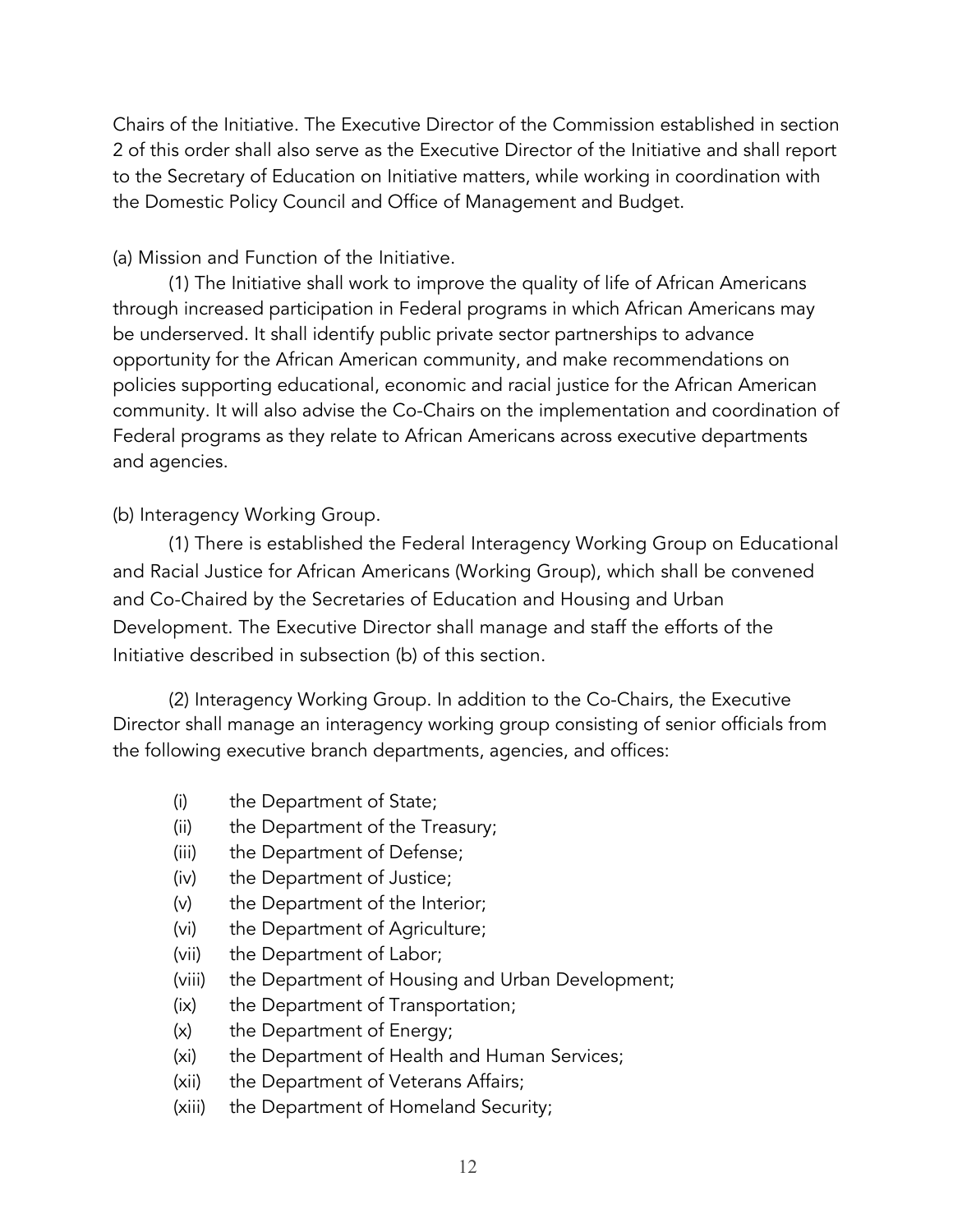- (xiv) the Office of Management and Budget;
- (xv) the Environmental Protection Agency;
- (xvi) the Small Business Administration;
- (xvii) the Office of Personnel Management;
- (xviii) the Social Security Administration;
- (xix) the White House Office of Cabinet Affairs;
- (xx) the White House Office of Intergovernmental Affairs and Public Engagement;
- (xxi) the National Economic Council;
- (xxii) the Domestic Policy Council;
- (xxiii) the Office of Science and Technology Policy; and
- (xxiv) other executive branch departments, agencies, and offices as the President may, from time to time, designate.

At the direction of the Executive Director, the interagency working group may establish subgroups consisting exclusively of working group members or their designees under this section, as appropriate.

(c) Administration of the Initiative. The Department of Education shall provide funding and administrative support for the Initiative to the extent permitted by law and within existing appropriations. The Executive Director shall hold a senior role in the Department of Education, reporting directly to the Secretary of Education and work in collaboration with the Domestic Policy Council and Office of Management and Budget. The Co-Chairs shall convene regular meetings of the Working Group – no less than two annually – determine its agenda, and direct its work.

(d) Federal Agency Plans and Interagency Plan. Each executive department and agency designated by the Initiative shall prepare a plan (agency plan) for, and shall document, its efforts to improve the quality of life of African Americans through increased participation in Federal programs in which African Americans may be underserved. Where appropriate, this agency plan shall address, among other things, the agency's efforts to:

(i) identify Federal programs in which African Americans may be underserved and improve the quality of life for African Americans through increased participation in these programs;

(ii) identify ways to foster the recruitment, career development, and advancement of African Americans in the Federal Government;

(iii) identify high-priority action items for which measurable progress may be achieved within 2 years to improve the health, environment, educational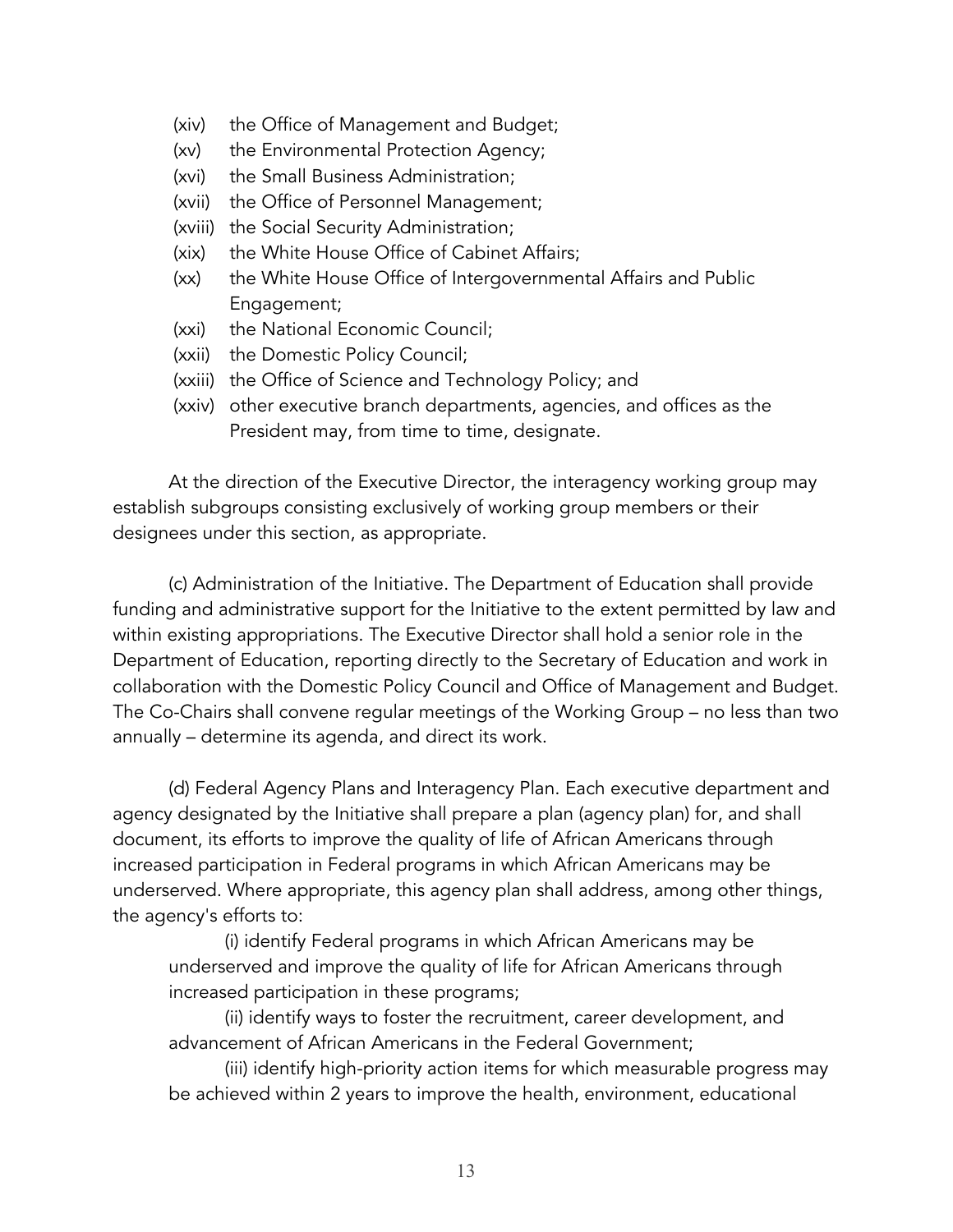opportunity, and well-being of African Americans, and implement those action items;

(iv) increase public-sector, private-sector, and community involvement in improving the health, environment, opportunity, and well-being of African Americans;

(v) foster evidence-based research, data collection, and analysis on African American populations and subpopulations, including research and data on public health, environment, education, housing, employment, and other economic indicators of African American community wellbeing; and

(vi) solicit public input from African American communities on ways to increase and improve opportunities for public participation in Federal programs considering a number of factors, including language barriers.

Each agency, in its plan, shall provide appropriate measurable objectives and, after the first year, shall provide for the assessment of that agency's performance on the goals set in the previous year's plan. Each agency plan shall be submitted to the Co-Chairs by a date to be established by the Co-Chairs. The Co-Chairs shall review the agency plans and develop for submission to the President a Federal interagency plan to improve the quality of life of African Americans through increased participation in Federal programs in which such persons may be underserved. Actions described in the Federal interagency plan shall address improving access by African Americans to Federal programs and fostering advances in relevant research and data.

(e) Administration. The Department shall provide funding and administrative support for the Initiative and the Working Group, to the extent permitted by law and within existing appropriations. To the extent permitted by law, other agencies and offices represented on the Working Group may detail personnel to the Initiative, to assist the Department in meeting the objectives of this order.

(f) Collaboration Among White House Initiatives. The Initiative may collaborate with the White House Initiatives on Educational and Racial Justice for American Indian and Alaska Natives, Educational and Racial Justice for Latin Americans, Educational and Racial Justice for Asian Americans and Pacific Islanders, and Historically Black Colleges and Universities, whenever appropriate in light of their shared objectives.

### Sec. 4. General Provisions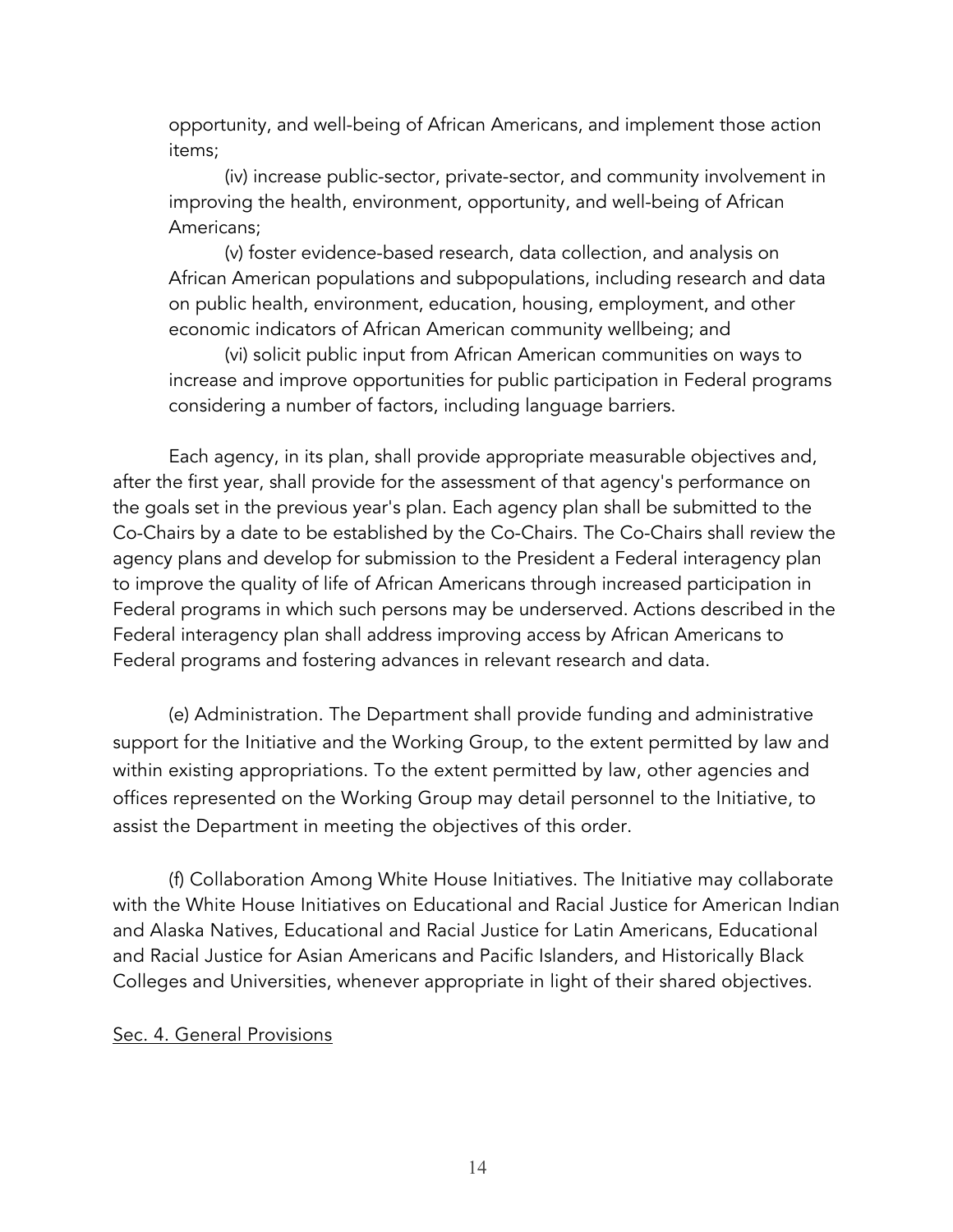(a) This order supersedes Executive Order 13621 of July 26, 2012 and section 1(s) of Executive Order 13811 of September 29, 2017.

(b) The heads of agencies shall assist and provide information to the Initiative as may be necessary to carry out the functions of the Initiative, consistent with applicable law.

(c) Nothing in this order shall be construed to impair or otherwise affect:

(1) the authority granted by law to an executive department, agency, or the head thereof; or

(2) the functions of the Director of the Office of Management and Budget relating to budgetary, administrative, or legislative proposals.

(d) This order shall be implemented consistent with applicable law and subject to the availability of appropriations.

(e) This order is not intended to, and does not, create any right or benefit, substantive or procedural, enforceable at law or in equity by any party against the United States, its departments, agencies, or entities, its officers, employees, or agents, or any other person.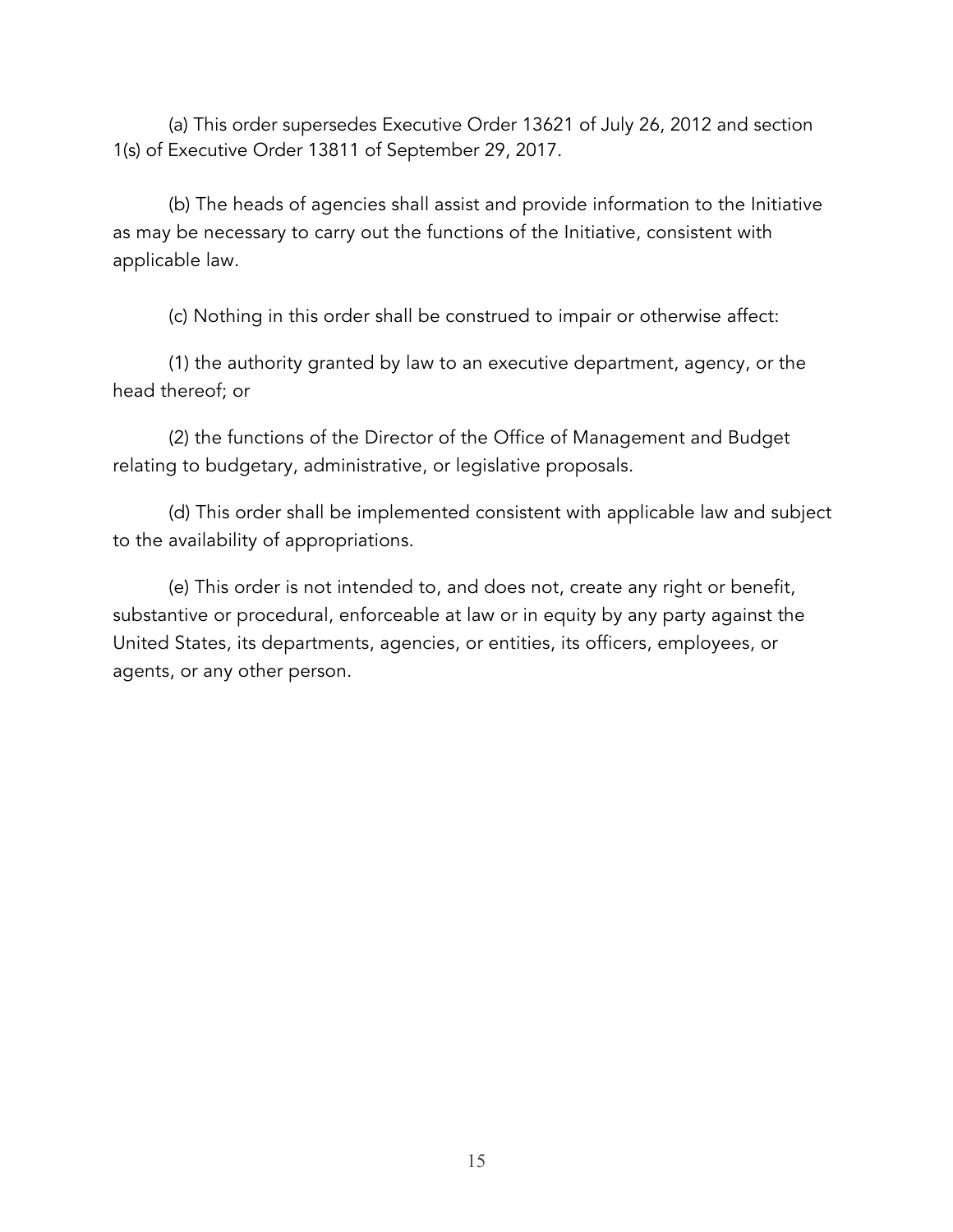# The White House Initiative on Historically Black Colleges and Universities

### EXECUTIVE ORDER - - - - - - -

# PROMOTING EXCELLENCE, INNOVATION, AND SUSTAINABILITY AT HISTORICALLY BLACK COLLEGES AND UNIVERSITIES

By the authority vested in me as President by the Constitution and the laws of the United States of America, in order to advance the development of the Nation's full human potential and to advance equal opportunity in higher education, strengthen the capacity of historically black colleges and universities to provide the highest quality education, increase opportunities for these institutions to participate in and benefit from Federal programs, and ensure that our Nation has the highest proportion of college graduates in the world by the year 2030, it is hereby ordered as follows:

Section 1. Policy. Historically black colleges and universities (HBCUs) have made historic and ongoing contributions to the general welfare and prosperity of our country. Established by visionary leaders, America's HBCUs, for over 150 years, have produced many of the Nation's leaders in business, government, academia, and the military and have provided generations of American men and women with hope and educational opportunity. The Nation's 107 HBCUs are located in 20 States, the District of Columbia, and the U.S. Virgin Islands and serve more than 300,000 undergraduate and graduate students. These institutions continue to be important engines of economic growth and community service, and they are proven ladders of intergenerational advancement for men and women of all ethnic, racial, and economic backgrounds, especially African Americans. These institutions also produce a high number of baccalaureate recipients who go on to assume leadership and service roles in their communities and who successfully complete graduate and professional degree programs.

Sec. 2. White House Initiative on HBCUs.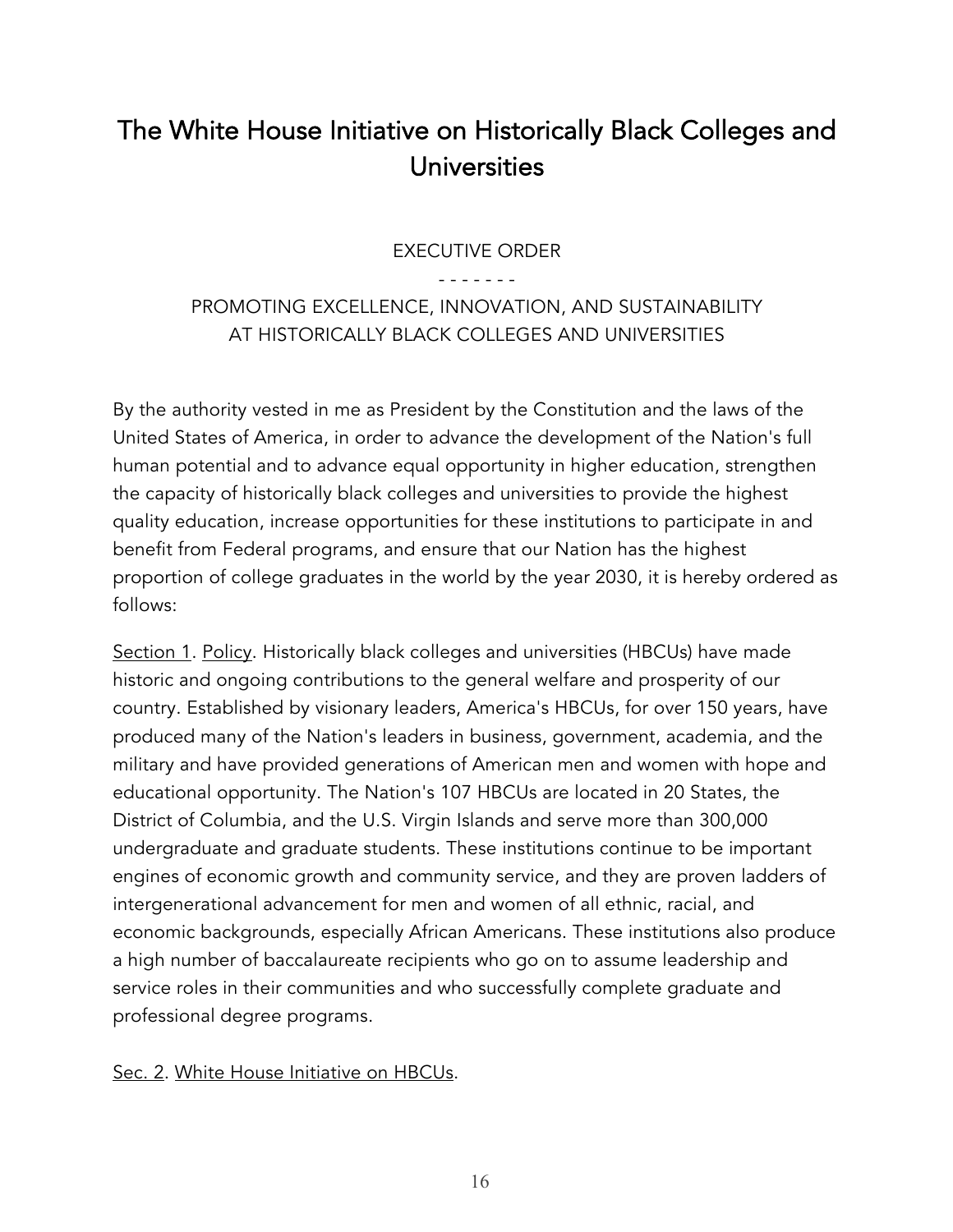# The White House Initiative on Educational and Racial Justice for Latin Americans

Executive Order – Equitable Educational Opportunity and Justice for Latin Americans

By the authority vested in me as President by the Constitution and the laws of the United States of America, to restore the country to its role as the global leader in education, to strengthen the Nation by expanding educational opportunities and improving educational outcomes for Latinos of all ages, and to help ensure that all Latinos receive an education that properly prepares them for college, productive careers, and satisfying lives, it is hereby ordered as follows:

### Section 1. Policy.

At more than 60.5 million strong, including 3.28 million in Puerto Rico, Latinos constitute the country's largest and fastest growing minority group. They have had a profound and positive impact on our country through, among other things, their community's strong commitment to family, faith, hard work, and service. Many Latinos contribute to this Nation bilingually in the English and Spanish languages -- a true asset for our country in an increasingly global, interdependent world.

Latino students are the largest minority group in our Nation's schools, numbering more than 13 million in our public elementary and secondary school system, and constituting more than 26 percent of all pre-K–12 students. Latino students face educational challenges of crisis proportions. Fewer than half of all Latino children participate in early childhood education programs, and far too few Latino students graduate from high school; of those who do complete high school, many are not adequately prepared for college. Only 11 percent of adult Latinos have a bachelor's degree, and just 3 percent have completed graduate or professional degree programs. At the same time, large numbers of Latino adults lack the education or literacy skills they need to advance their careers; they also are less likely than members of other groups to have taken job- or career-related courses, with the exception of basic education classes, such as English as a second language.

Our country was built on and continues to thrive on its diversity, and there is no doubt that the future of the United States is inextricably linked to the future of the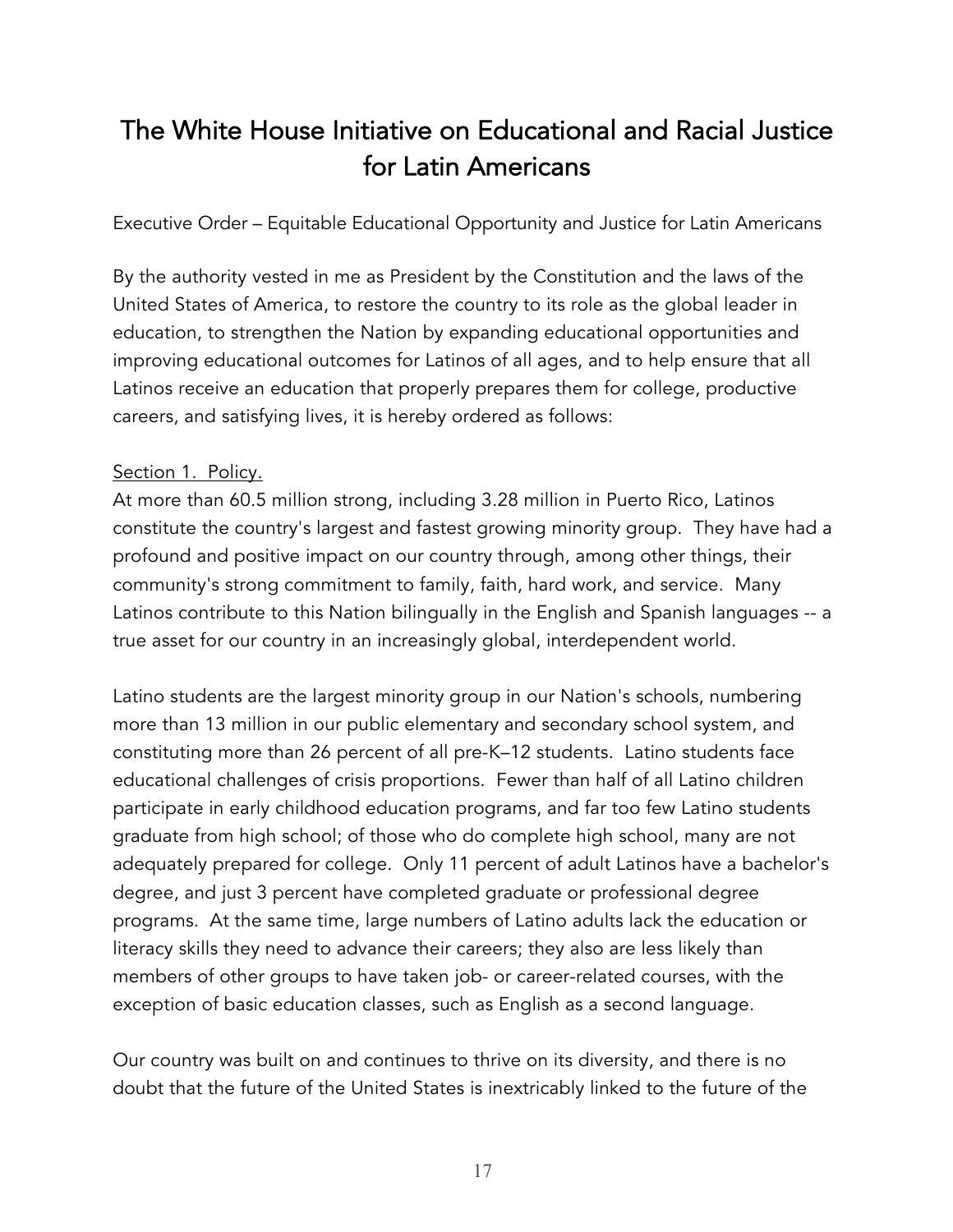Latino community. To reach the ambitious education goals we have set for our Nation, as well as to ensure equality of opportunity for all, we must provide the opportunities that will enable Latino students to raise their educational attainment at every level of the American education system. America's future competitiveness in our global economy will be substantially enhanced by improving educational outcomes for Latinos.

# Sec. 2. President's Advisory Commission on Educational and Racial Justice for Latino Americans

There is established the President's Advisory Commission on Educational Excellence for Latinos (Commission) in the Department.

(a) Commission Mission and Scope. The Commission shall advise the President and the Secretary on matters pertaining to the educational attainment of the Latino community, including: (i) developing, implementing, and coordinating educational programs and initiatives at the Department and other agencies to improve educational opportunities and outcomes for Latinos of all ages; (ii) increasing the participation of the Latino community and Hispanic Serving Institutions (HIS) in the Department's programs and in education programs at other agencies; (iii) engage in efforts to increase the participation of the Latin American community and institutions that serve the Latin American community in programs across federal agencies where they may be underrepresented (iv) engaging the philanthropic, business, nonprofit, and education communities in a national dialogue regarding the mission and objectives of this order; and, (5) establishing partnerships with public, private, philanthropic, and nonprofit stakeholders to meet the mission and policy objectives of this order.

(b) Commission Membership and Chair. Commission Membership and Chair. (i) The Commission shall consist of no less than 15 and not more than 25 members appointed by the President. The President shall designate one member of the Commission to serve as Chair, and, may designate a co-chair. The Executive Director shall administer the work of the Commission. The Chair of the Commission shall work with the Executive Director to convene regular meetings – no less than two annually of the Commission, determine its agenda, and direct its work, consistent with this order; (ii) The Commission may include individuals with relevant experience or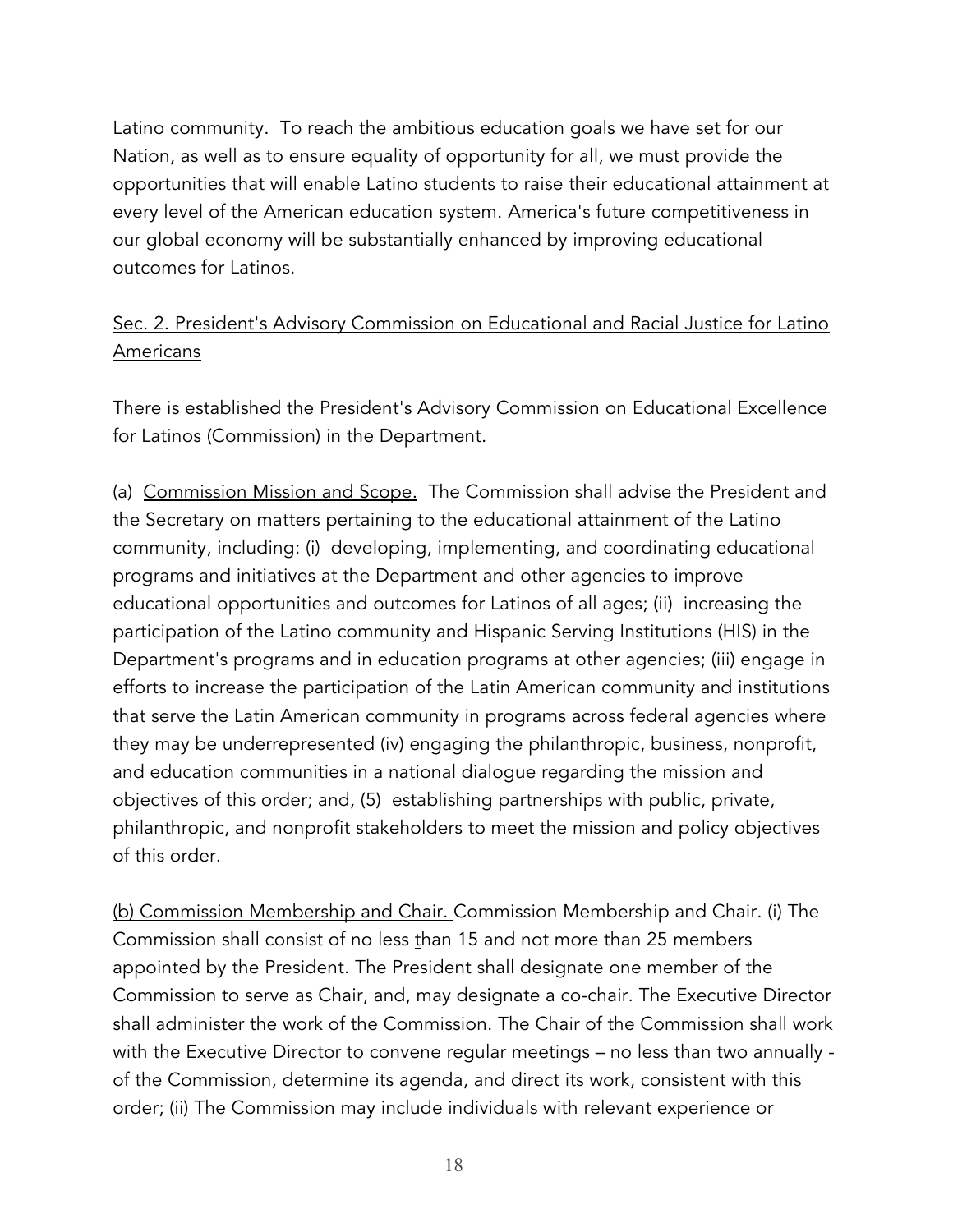subject-matter expertise that the President deems appropriate, as well as individuals who may serve as representatives of a variety of sectors, education sector (early childhood education, elementary and secondary education, higher education, career and technical education, and adult education), labor organizations, research institutions, the military, corporate and financial institutions, public and private philanthropic organizations, and nonprofit and community-based organizations at the national, State, regional, or local levels; (iii) The Executive Director of the Commission shall be a non-voting, ex officio member of the Commission and liaison to the Interagency Working Group of the Initiative.

(c) Commission Administration. The Executive Director of the Initiative described in section 3 shall also serve as the Executive Director of the Commission and administer the work of the Commission. The Department shall provide funding and administrative support for the Commission, to the extent permitted by law. Members of the Commission shall serve without compensation but shall be allowed travel expenses, including per diem in lieu of subsistence, as authorized by law for persons serving intermittently in the Government service (5 U.S.C. 5701-5707). Insofar as the Federal Advisory Committee Act, as amended (5 U.S.C. App.) (Act), may apply to the administration of the Commission, any functions of the President under the Act, except that of reporting to the Congress, shall be performed by the Secretary, in accordance with the guidelines issued by the Administrator of General Services.

(d) Termination Date. The Commission shall terminate 2 years from the date of this order, unless renewed by the President.

## Sec. 3. White House Initiative on Educational and Racial Justice for Latinos.

There is established the White House Initiative on Educational and Racial Justice for Latin Americans (Initiative), which will manage a Federal interagency working group whose members shall be selected by their respective agencies. The Secretary of Education and the Secretary of Health and Human Services shall serve as the Co-Chairs of the Initiative. The Executive Director of the Commission established in section 2 of this order shall also serve as the Executive Director of the Initiative and shall report to the Secretary of Education on Initiative matters, while working in coordination with the Domestic Policy Council and the Office of Management and Budget.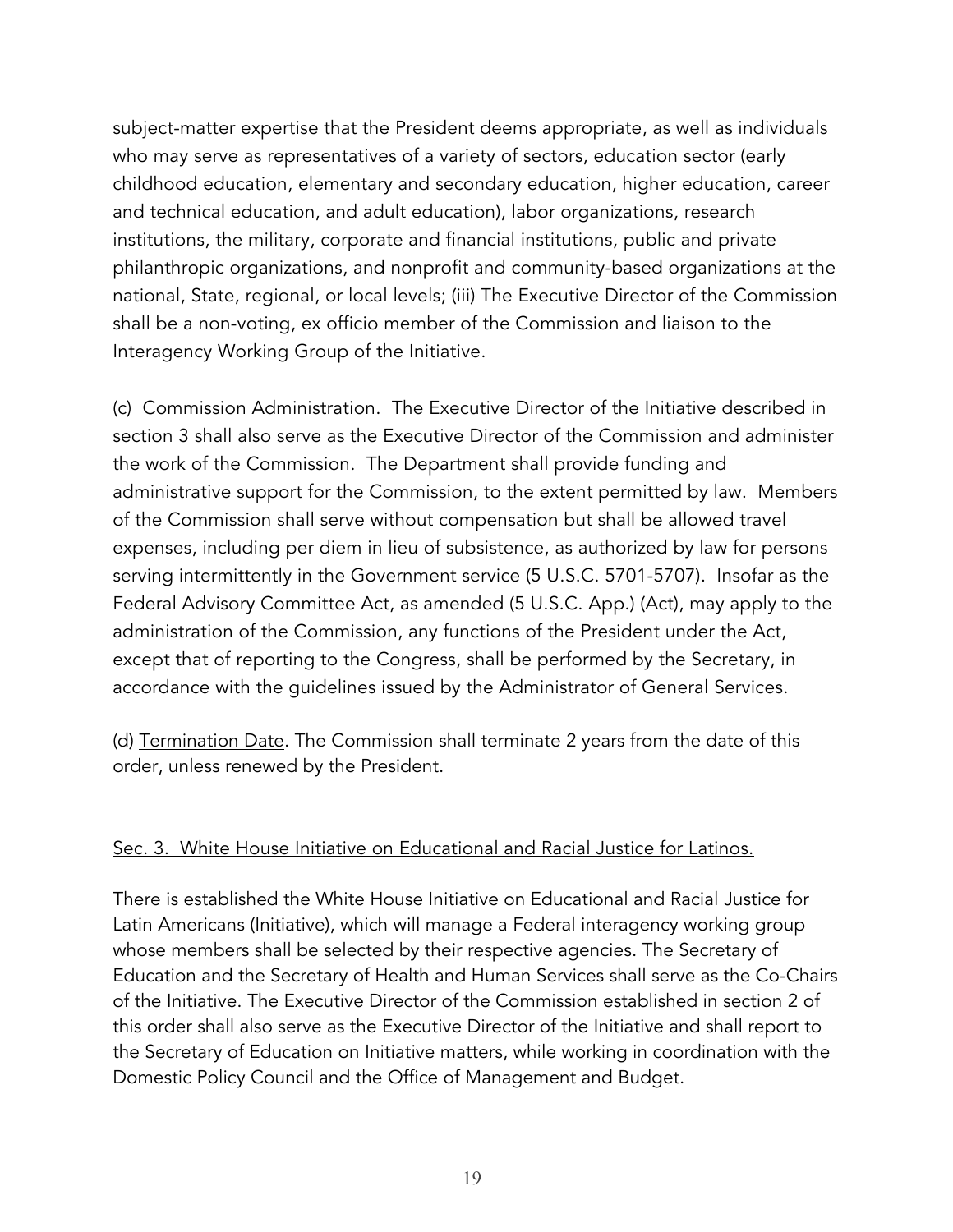(a) **Establishment.** There is established the White House Initiative on Educational Excellence for Latinos (Initiative), to be housed in the Department of Education (Department). The mission of the Initiative shall be to help restore the United States to its role as the global leader in education and to strengthen the Nation by expanding educational opportunities and improving educational outcomes for Latinos of all ages and by helping to ensure that all Latinos receive a complete and competitive education that prepares them for college, a career, and productive and satisfying lives.

(b) Initiative Administration. There shall be an Executive Director of the Initiative, to be appointed by the Secretary of Education (Secretary) in partnership with the Secretary of Health and Human Services. The Initiative shall be advised by the Commission established under section 2 of this order and supported by the Working Group established under subsection (c) of this section. The Department shall provide the staff, resources, and assistance for the Initiative and the Working Group. To the extent permitted by law, departments, agencies, and offices represented on the Working Group shall provide resources, including personnel detailed to the Initiative, to assist the Department in meeting the objectives of this order.

### (c) Interagency Working Group.

(1) There is established the Federal Interagency Working Group on Educational and Racial Justice for Latin Americans (Working Group), which shall be convened and Co-Chaired by the Secretaries of Education and Health and Human Services. The Executive Director shall manage and staff the efforts of the Initiative described in subsection (d) of this section.

(2) Interagency Working Group. In addition to the Co-Chairs, the Executive Director shall manage an interagency working group consisting of senior officials from the following executive branch departments, agencies, and offices:

- (i) the Department of State;
- (ii) the Department of the Treasury;
- (iii) the Department of Defense;
- (iv) the Department of Justice;
- (v) the Department of the Interior;
- (vi) the Department of Agriculture;
- (vii) the Department of Labor;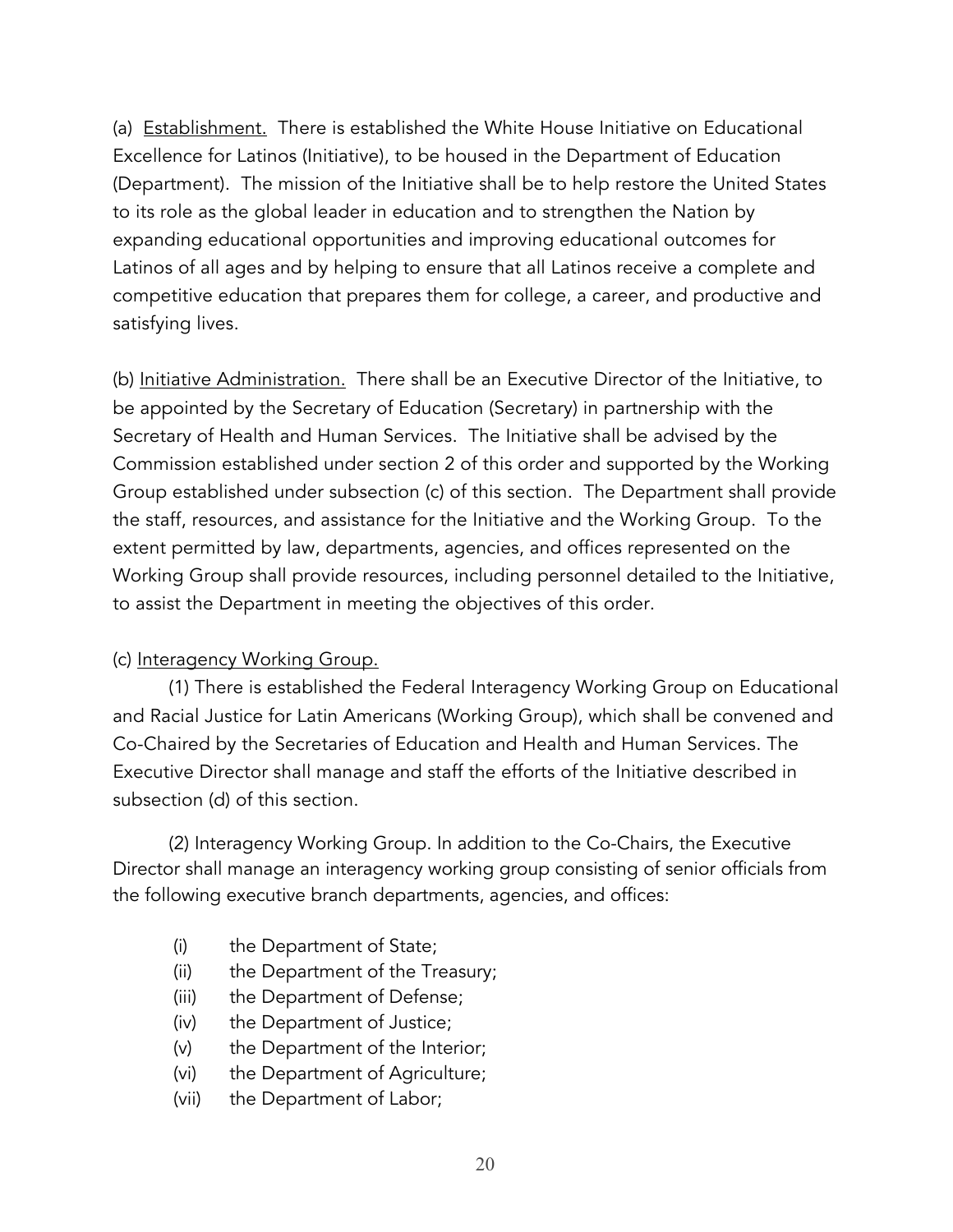- (viii) the Department of Housing and Urban Development;
- (ix) the Department of Transportation;
- (x) the Department of Energy;
- (xi) the Department of Health and Human Services;
- (xii) the Department of Veterans Affairs;
- (xiii) the Department of Homeland Security;
- (xiv) the Office of Management and Budget;
- (xv) the Environmental Protection Agency;
- (xvi) the Small Business Administration;
- (xvii) the Office of Personnel Management;
- (xviii) the Social Security Administration;
- (xix) the White House Office of Cabinet Affairs;
- (xx) the White House Office of Intergovernmental Affairs and Public Engagement;
- (xxi) the National Economic Council;
- (xxii) the Domestic Policy Council;
- (xxiii) the Office of Science and Technology Policy; and
- (xxiv) other executive branch departments, agencies, and offices as the President may, from time to time, designate.

At the direction of the Executive Director, the interagency working group may establish subgroups consisting exclusively of working group members or their designees under this section, as appropriate.

(3) The Initiative's Executive Director may establish subgroups of the Working Group to focus on different aspects of the educational system or educational challenges facing Latinos, such as early childhood education, K−12 education, higher education, career and technical education, language acquisition, and adult education.

# (d) Initiative Objectives.

(1) To expand educational opportunities, improve education outcomes, and deliver a complete and competitive education for all Latinos, the Initiative shall, consistent with law, promote, encourage, and undertake efforts designed to meet the following objectives:

(i) increasing general understanding of the causes of the educational challenges faced by Latino students;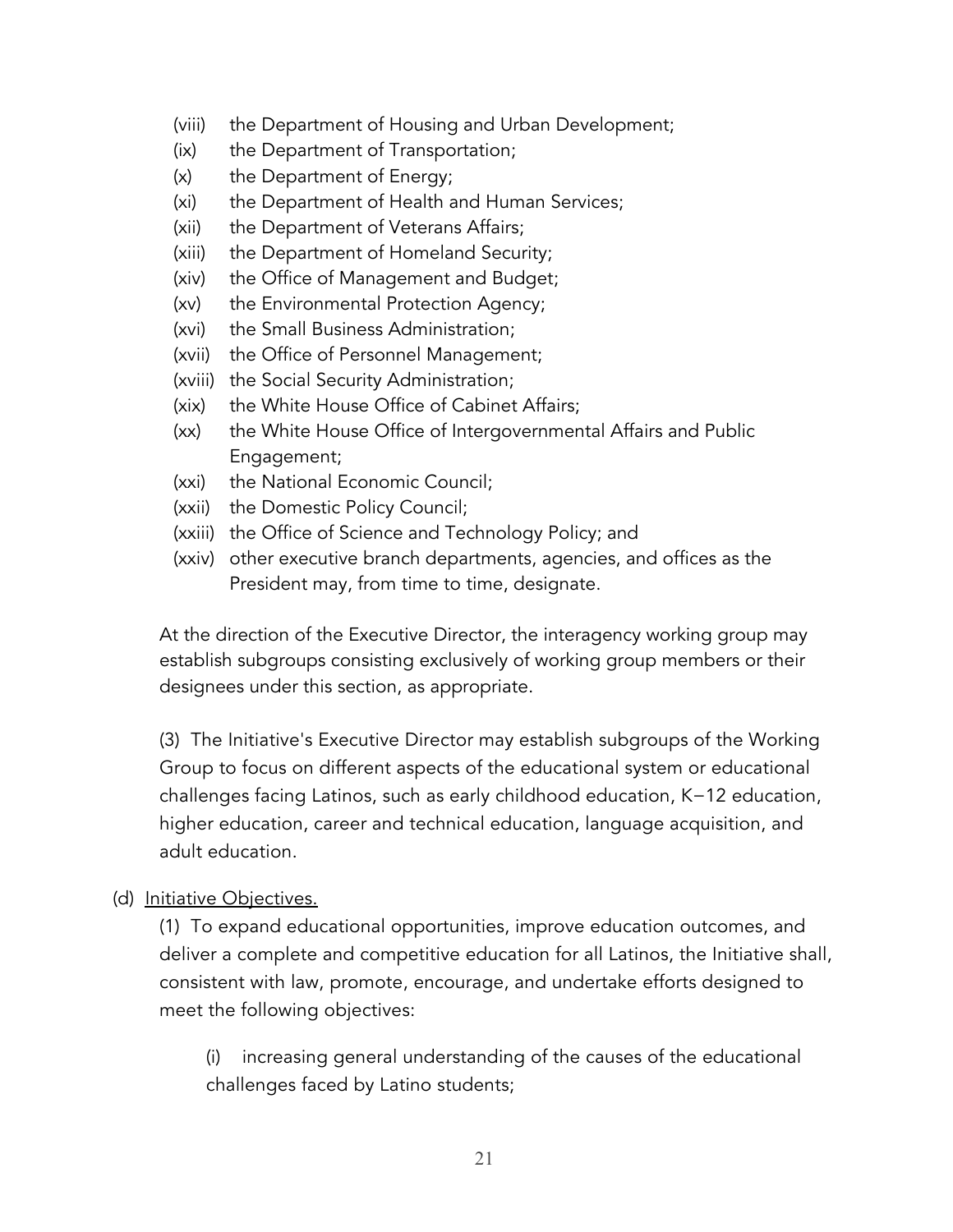(ii) increasing the percentage of Latino children who enter kindergarten ready for success by improving access by Latinos to high-quality programs and services that encourage the early learning and development of children from birth through age 5;

(iii) implementing successful and innovative education reform strategies and practices in America's public schools to ensure that Latino students, like their peers, receive a rigorous and well-rounded education, and have access to student support services that will prepare them for college, a career, and civic participation;

(iv) ensuring that all Latino students have access to excellent teachers and school leaders, in part by supporting efforts to improve the recruitment, preparation, development, and retention of successful Latino teachers and school leaders and other effective teachers and school leaders responsible for the education of Latino students;

(v) reducing the dropout rate of Latino students and helping Latino students graduate from high school prepared for college and a career, in part by promoting a positive school climate and supporting successful and innovative dropout prevention and recovery strategies that better engage Latino youths in their learning, help them catch up academically, and provide those who have left the educational system with pathways to reentry;

(vi) increasing college access and success for Latino students and providing support to help ensure that a greater percentage of Latinos complete college and contribute to the goal of having America again lead the world in the proportion of college graduates by 2020, in part through strategies to strengthen the capacity of Latino-Serving Institutions, community colleges, and other institutions of higher education serving large numbers of Latino students; and

(vii) enhancing the educational and life opportunities of Latinos by fostering positive family and community engagement, improving the quality of, and expanding access to, adult education, literacy, and career and technical education, as well as increasing opportunities for education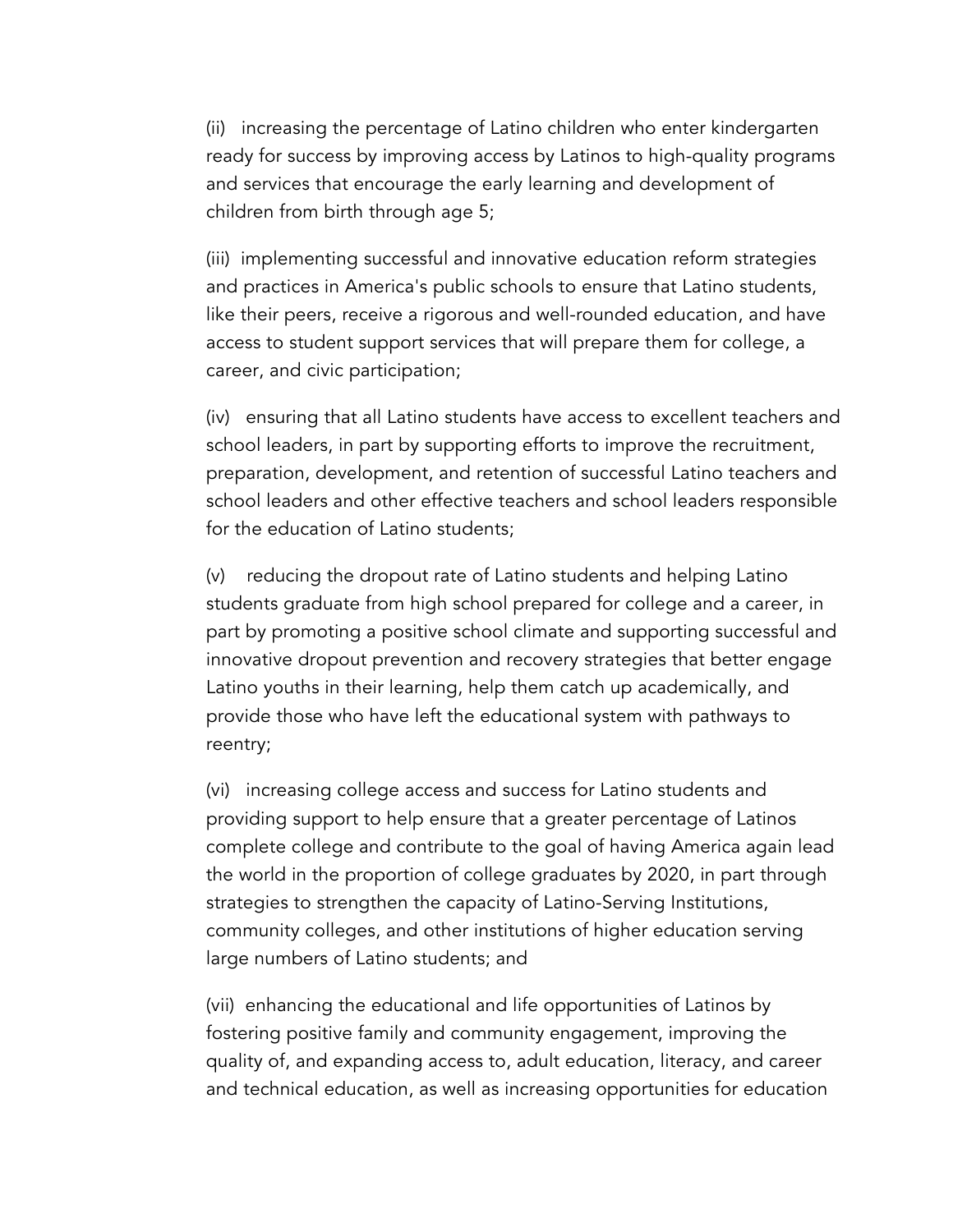and career advancement in the fields of science, technology, engineering, and mathematics.

(2) In working to fulfill its mission and objectives, the Initiative shall, consistent with law:

(i) help ensure that Federal programs and initiatives administered by the Department and other agencies are serving and meeting the needs of Latino children, youths, and adults;

(ii) work closely with the Executive Office of the President on key Administration priorities related to the education of Latinos;

(iii) increase the Latino community's participation in, and capacity to participate in, the Department's programs and education-related programs at other executive departments and agencies;

(iv) advise Department officials and, through the Working Group, other agency officials on issues related to the Latino community and the educational attainment of Latino students;

(v) advise the Secretary on the development, implementation, and coordination of educational programs and initiatives at the Department and other agencies designed to improve educational opportunities and outcomes for Latinos of all ages;

(vi) encourage and develop partnerships with public, private, philanthropic, and nonprofit stakeholders to improve Latinos' readiness for school, college, and career, as well as their college persistence and completion; and

(vii) develop a national network of individuals, organizations, and communities to share and implement best practices related to the education of Latinos.

(3) The Initiative shall periodically publish reports on its activities. The Secretary and the Executive Director of the Initiative, in consultation with the Interagency Working Group and the Chair of the Commission established under section 3 of this order, may develop and submit to the President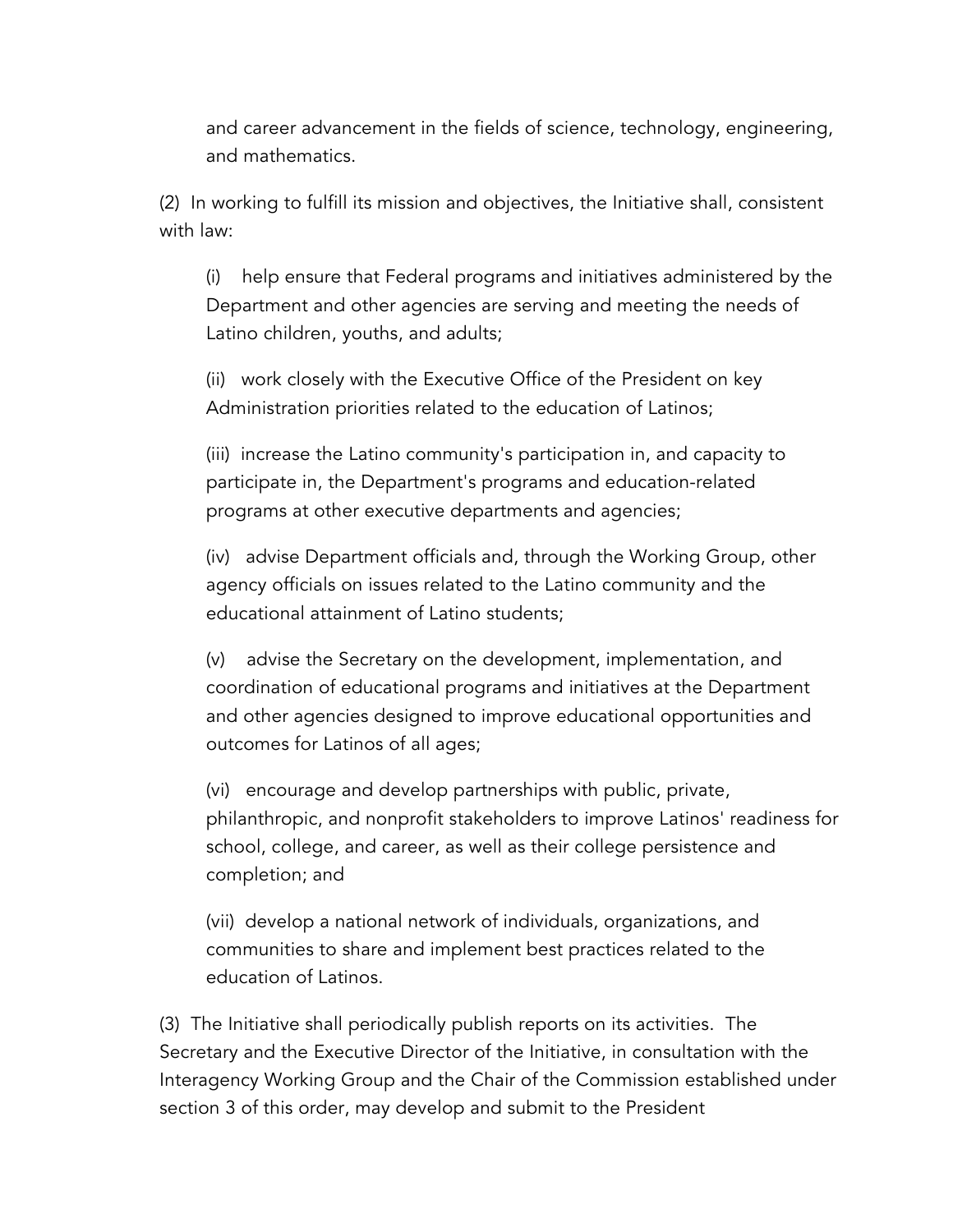recommendations designed to advance and promote educational opportunities and attainment for Latinos, including recommendations for short- and long-term initiatives.

(e) Collaboration Among White House Initiatives. The White House Initiatives on Educational and Racial Justice for Latinos, Educational and Racial Justice for African Americans, Historically Black Colleges and Universities, Educational and Racial Justice for Native Americans and Alaska Natives, and Educational and Racial Justice for Asian-American and Pacific Islanders shall work together whenever appropriate in light of their shared objectives.

### Sec. 4. General Provisions.

(a) This order supersedes Executive Order 13935 of July 9, 2020 (White House Hispanic Prosperity Initiative), 13555 of October 19, 2010 (White House Initiative on Educational Excellence for Hispanics), and 13230 of October 12, 2001 (White House Initiative on Educational Excellence for Hispanics).

(b) The heads of agencies shall assist and provide information to the Initiative as may be necessary to carry out the functions of the Initiative, consistent with applicable law.

(c) Nothing in this order shall be construed to impair or otherwise affect:

(1) the authority granted by law to an executive department, agency, or the head thereof; or

(2) the functions of the Director of the Office of Management and Budget relating to budgetary, administrative, or legislative proposals.

(d) This order shall be implemented consistent with applicable law and subject to the availability of appropriations.

(e) This order is not intended to, and does not, create any right or benefit, substantive or procedural, enforceable at law or in equity by any party against the United States, its departments, agencies, or entities, its officers, employees, or agents, or any other person.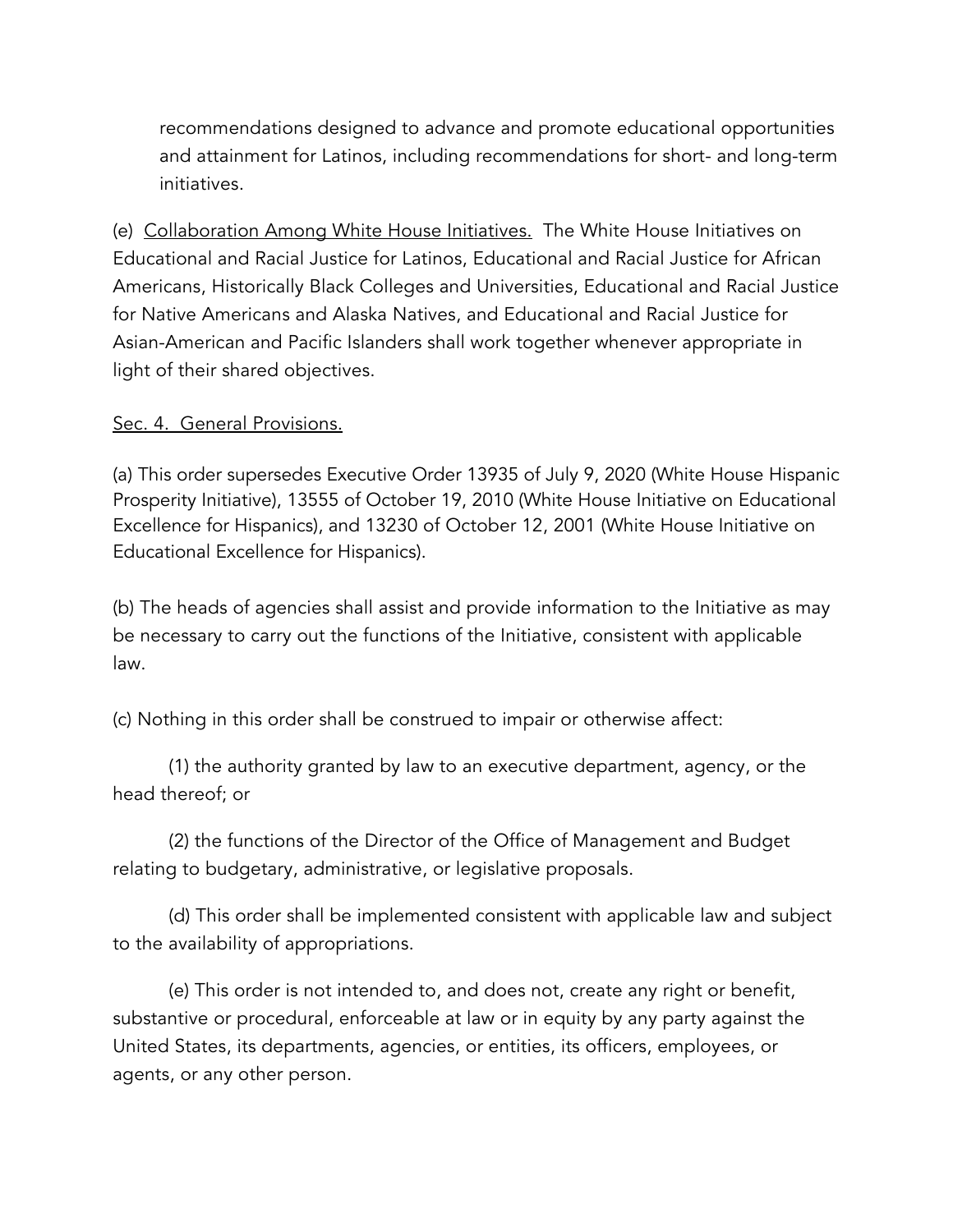- (a) Establishment. There is established the White House Initiative on Historically Black Colleges and Universities (Initiative), to be housed in the Department of Education (Department).
- (b) Mission and Functions. The Initiative shall work with executive departments, agencies, and offices, the private sector, educational associations, philanthropic organizations, and other partners to increase the capacity of HBCUs to provide the highest-quality education to a greater number of students, and to take advantage of these institutions' capabilities in serving the Nation's needs through five core tasks: (i)strengthening the capacity of HBCUs to participate in Federal programs; (ii) fostering enduring private-sector initiatives and public-private partnerships while promoting specific areas and centers of academic research and programmatic excellence throughout all HBCUs; (iii) improving the availability, dissemination, and quality of information concerning HBCUs to inform public policy and practice; (iv) sharing administrative and programmatic practices within the HBCU community for the benefit of all; and (v) exploring new ways of improving the relationship between the Federal Government and HBCUs.
- (c) Administration. There shall be an Executive Director of the Initiative. The Department of Education shall provide funding and administrative support for the Initiative to the extent permitted by law and within existing appropriations. The Executive Director shall hold a senior role in the Department of Education, reporting directly to the Secretary of Education and work in collaboration with the Domestic Policy Council and Office of Management and Budget.
- (d) Federal Agency Plans. (1) Each executive department and agency designated by the Secretary of Education (Secretary) shall prepare an annual plan (agency plan) of its efforts to strengthen the capacity of HBCUs through increased participation in appropriate Federal programs and initiatives. Where appropriate, each agency plan shall address, among other things, the agency's proposed efforts to:
	- (i) establish how the department or agency intends to increase the capacity of HBCUs to compete effectively for grants, contracts, or cooperative agreements and to encourage HBCUs to participate in Federal programs;
	- (ii) identify Federal programs and initiatives in which HBCUs may be either underserved or underused as national resources, and improve HBCUs' participation therein; and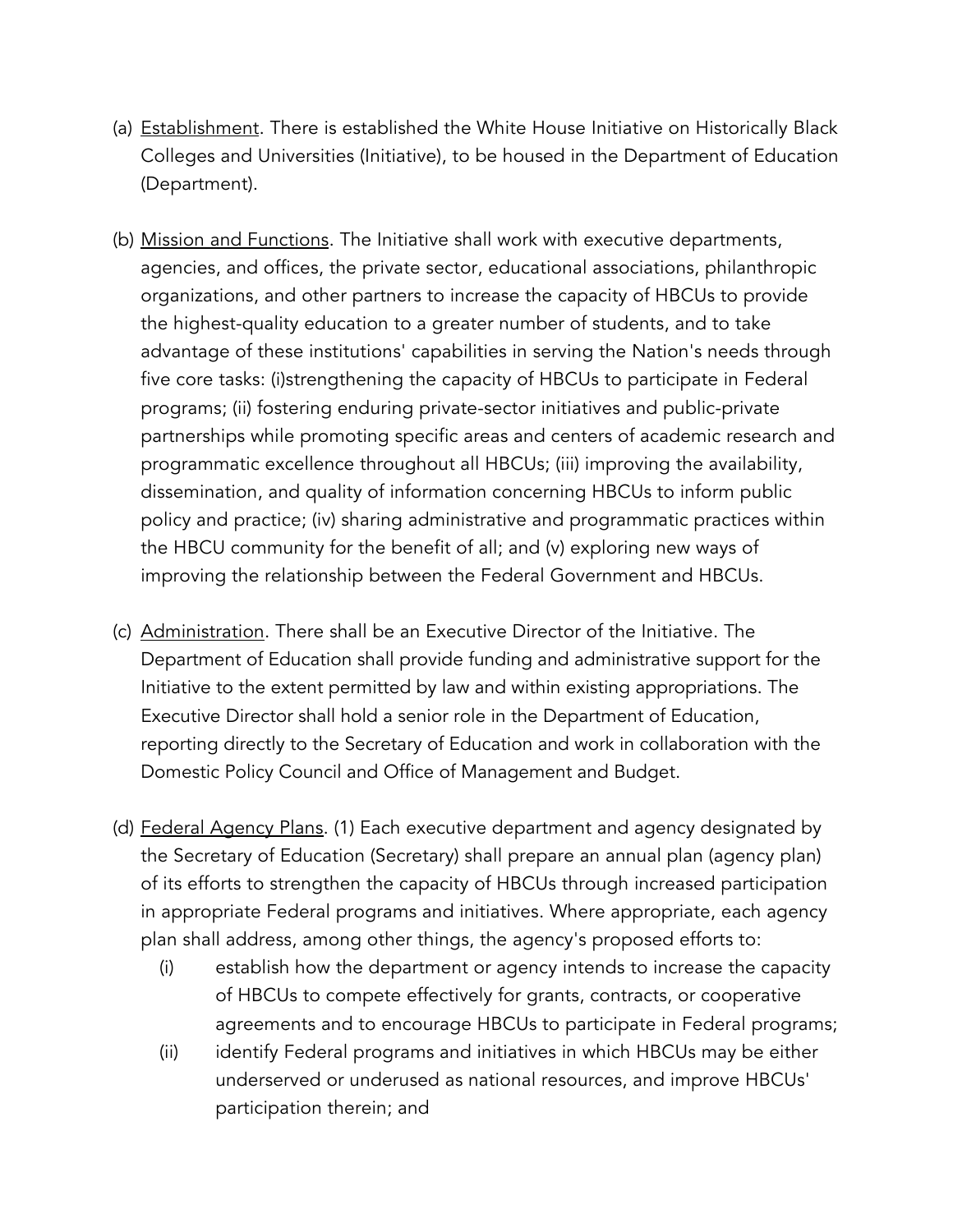(iii) encourage public-sector, private-sector, and community involvement in improving the overall capacity of HBCUs.

(2) Each department and agency, in its agency plan, shall provide appropriate measurable objectives and, after the first year, shall annually assess that department's or agency's performance on the goals set in the previous year's agency plan.

(3) The Secretary shall establish a date by which agency plans shall be submitted to the Secretary. The Secretary and the Executive Director shall review the agency plans in consultation with the President's Board of Advisors on HBCUs, established in section 3 of this order, and shall submit to the President an annual plan to strengthen the overall capacity of HBCUs.

(4) To help fulfill the objectives of these plans, the head of each department and agency identified by the Secretary shall provide, as appropriate, technical assistance and information to the Executive Director for purposes of communicating with HBCUs concerning program activities of the department or agency and the preparation of applications or proposals for grants, contracts, or cooperative agreements.

(5) To help fulfill the goals of this order, each executive department and agency identified by the Secretary shall appoint a senior official to report directly to the department or agency head with respect to that department's or agency's activities under this order, and to serve as liaison to the President's Board of Advisors on HBCUs and to the Initiative.

(e) Interagency Working Group. There is established the Interagency Working Group, which shall be convened by the Executive Director and that shall consist of representatives from agencies designated by the Secretary, to help advance and coordinate the work of Federal agencies pursuant to this order, where appropriate.

Sec. 3. President's Commission on HBCUs.

(a) **Establishment**. Commission Membership and Chair. (i) The Commission shall consist of no less than 15 and not more than 25 members appointed by the President. The President shall designate one member of the Commission to serve as Chair, and, may designate a co-chair. The Executive Director shall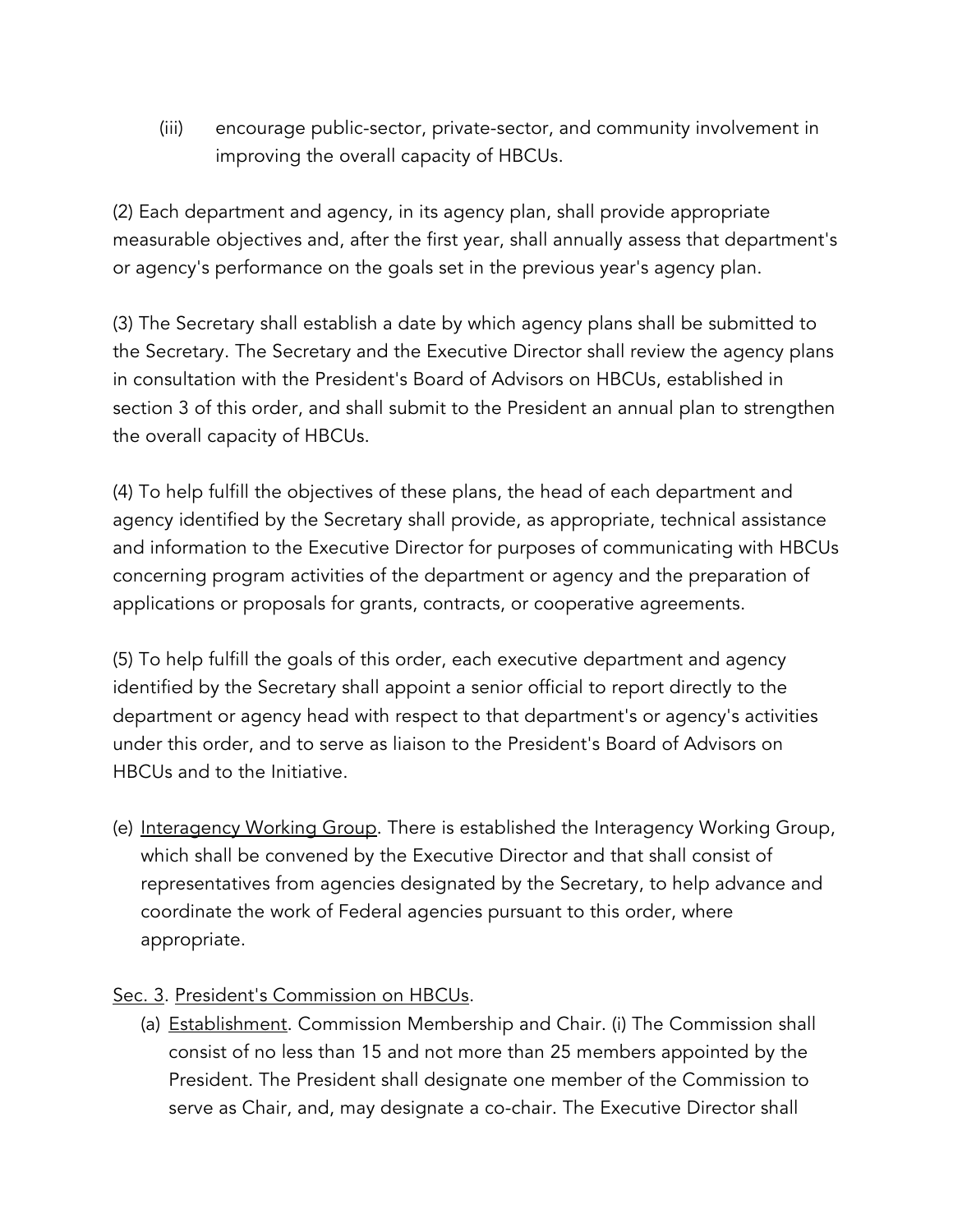administer the work of the Commission. The Chair of the Commission shall work with the Executive Director to convene regular meetings – no less than two annually - of the Commission, determine its agenda, and direct its work, consistent with this order; (ii) The Commission may include individuals with relevant experience or subject-matter expertise that the President deems appropriate, as well as individuals who may serve as representatives of a variety of sectors, education sector (secondary education, higher education, career and technical education, and adult education), labor organizations, research institutions, the military, corporate and financial institutions, public and private philanthropic organizations, and nonprofit and community-based organizations at the national, State, regional, or local levels; (iii) In addition to the 25 members appointed by the President, the Commission shall also include two members from the President's Commission on Educational and Racial Justice for African Americans, designated by the President. In turn, the Commission on Educational and Racial Justice for African Americans will henceforth include two members from the President's Commission on HBCUs, designated by the President. This reciprocal arrangement will foster direct communication and vital consultations that will benefit both bodies; and, (iv) The Executive Director of the Commission shall be a non-voting, ex officio member of the Commission and liaison to the Interagency Working Group of the Initiative.

(b) Mission and Functions. Through the Initiative, the Board shall advise the President and the Secretary on all matters pertaining to strengthening the educational capacity of HBCUs. In particular, the Board shall advise the President and the Secretary in the following areas:

(i) improving the identity, visibility, and distinctive capabilities and overall competitiveness of HBCUs;

(ii) engaging the philanthropic, business, government, military, homelandsecurity, and education communities in a national dialogue regarding new HBCU programs and initiatives;

(iii) improving the ability of HBCUs to remain fiscally secure institutions that can assist the Nation in reaching its goal of having the highest proportion of college graduates by 2030;

(iv) elevating the public awareness of HBCUs; and

(v) encouraging public-private investments in HBCUs.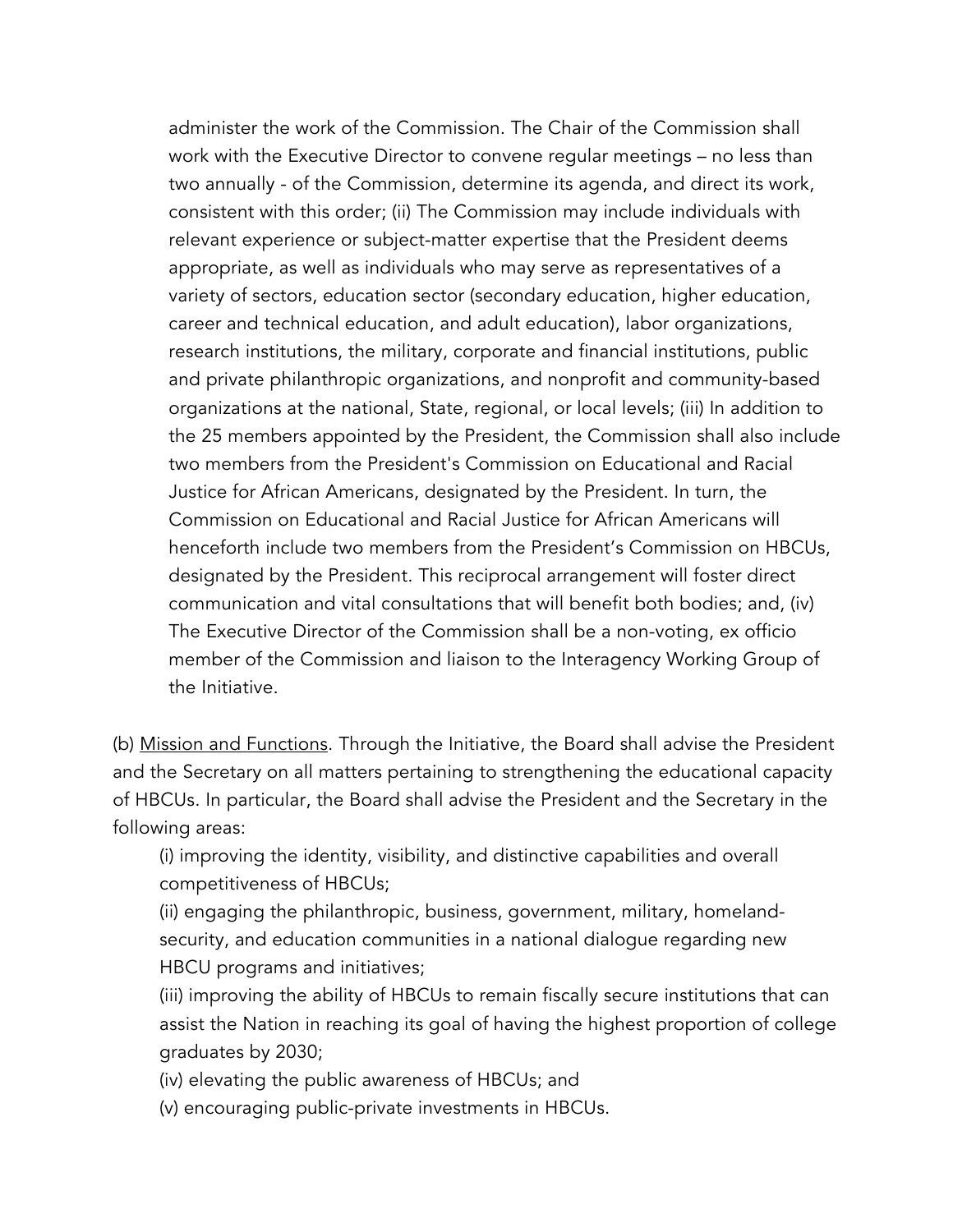(c) Administration. The Executive Director of the Initiative shall also serve as the Executive Director of the Commission. The Department shall provide funding and administrative support for the Commission to the extent permitted by law and within existing appropriations. Members of the Commission shall serve without compensation, but shall be reimbursed for travel expenses, including per diem in lieu of subsistence, as authorized by law. Insofar as the Federal Advisory Committee Act, as amended (5 U.S.C. App.), may apply to the Board, any functions of the President under that Act, except for those of reporting to the Congress, shall be performed by the Secretary, in accordance with guidelines issued by the Administrator of General Services.

(d) Report. As part of the annual report of the Initiative, the Commission shall report to the President and the Secretary on their progress in carrying out its duties under this section.

### Sec. 4. General Provisions.

(a) This order supersedes Executive Order 13779 of February 27, 2017, 13532 of February 26, 2010, Executive Order 13256 of February 12, 2002 and section 1(s) of Executive Order 13811 of September 29, 2017.

(b) For the purposes of this order, "historically black colleges and universities" shall mean those institutions listed in 34 C.F.R. 602.8.

(c) This order shall apply to executive departments and agencies designated by the Secretary. Those departments and agencies shall provide timely reports and such information as is required to effectively carry out the objectives of this order.

(d) The heads of executive departments and agencies shall assist and provide information through the White House Initiative to the Board, consistent with applicable law, as may be necessary to carry out the functions of the Board. Each executive department and agency shall bear its own expenses of participating in the Initiative.

(e) Nothing in this order shall be construed to impair or otherwise affect: (i) the authority granted by law to an executive department, agency, or the head thereof; or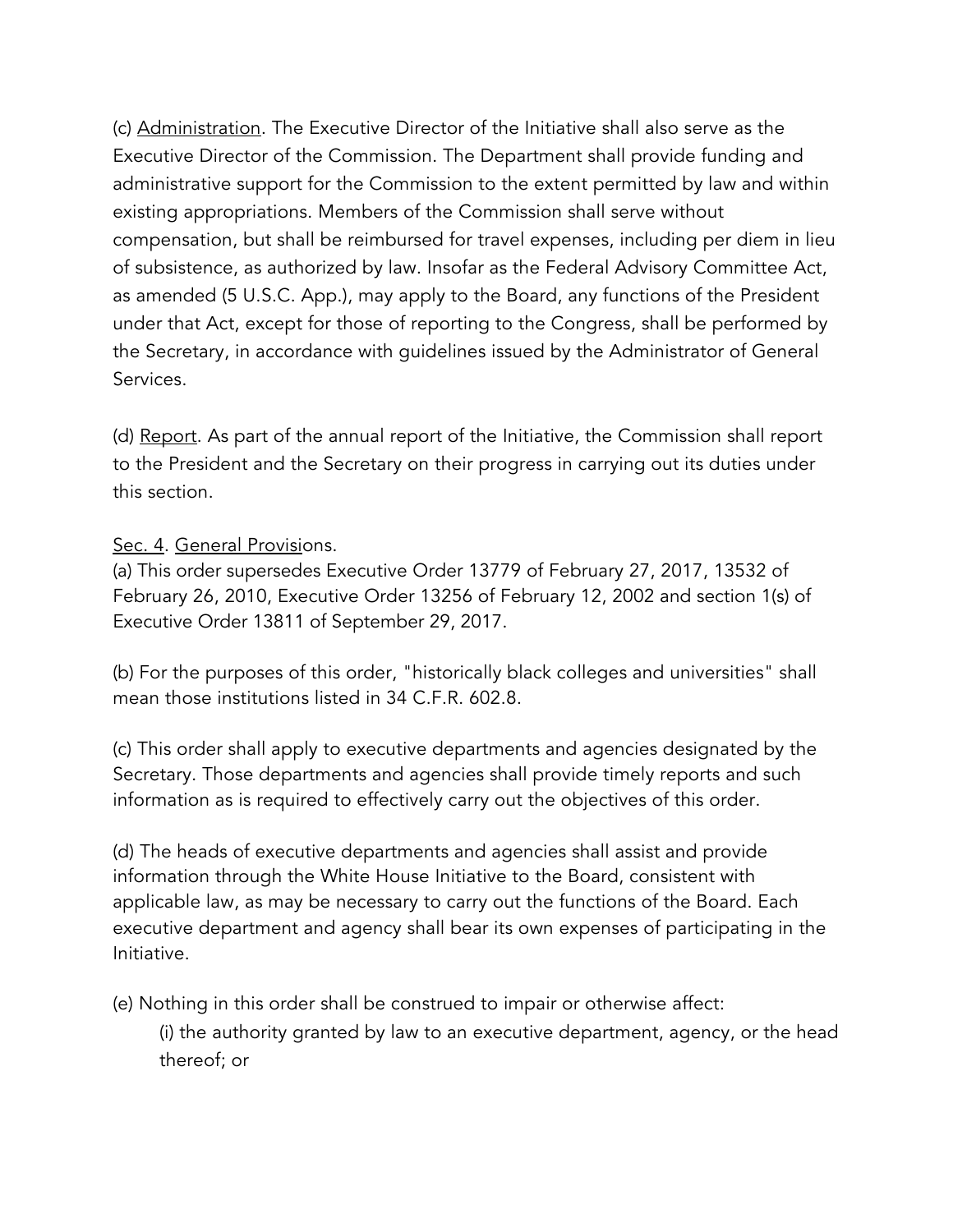(ii) the functions of the Director of the Office of Management and Budget relating to budgetary, administrative, or legislative proposals.

(f) This order shall be implemented consistent with applicable law and subject to the availability of appropriations.

(g) This order is not intended to, and does not, create any right or benefit, substantive or procedural, enforceable at law or in equity by any party against the United States, its departments, agencies, or entities, its officers, employees, or agents, or any other person.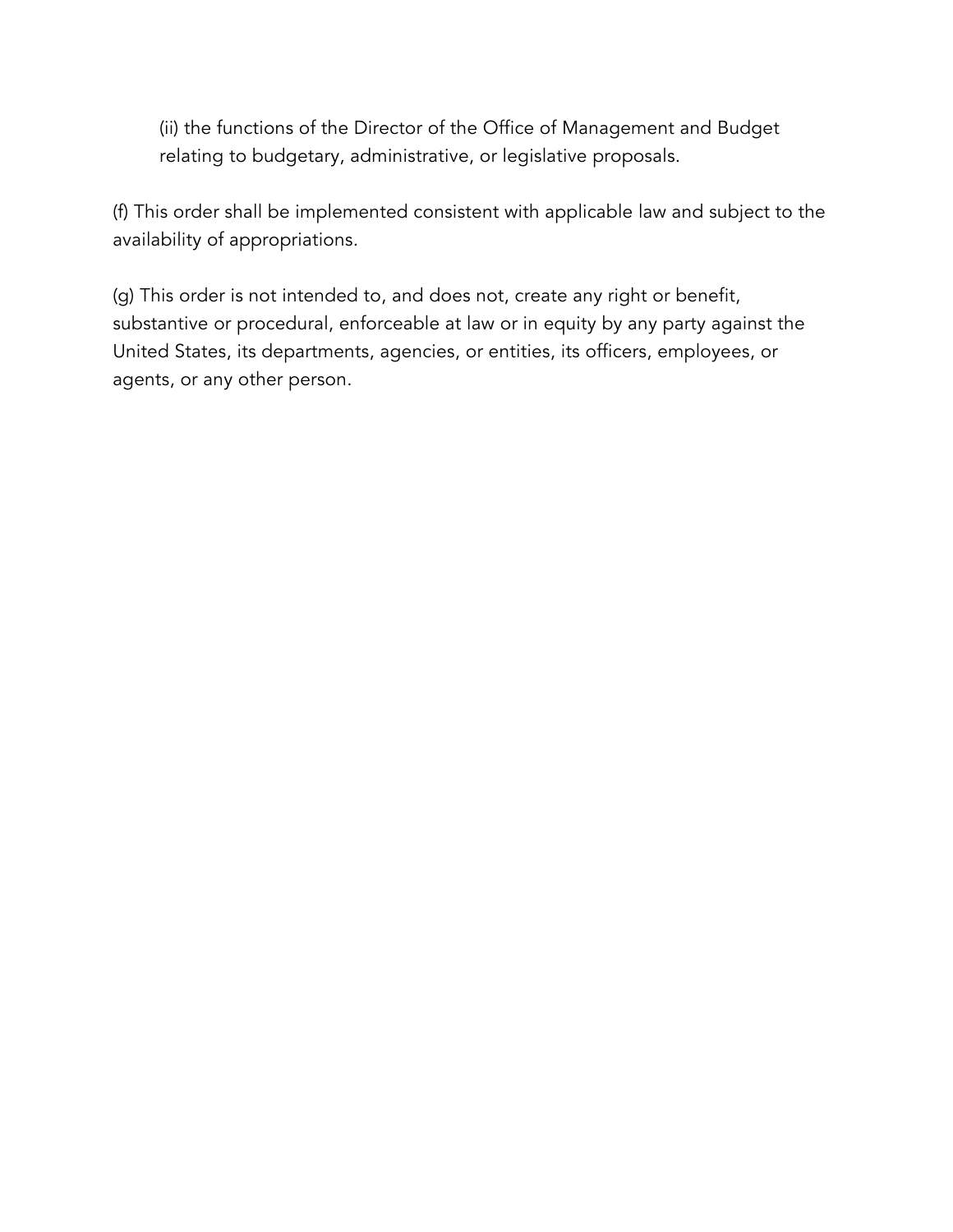# The White House Initiative on Educational and Racial Justice for Native Americans and Alaska Natives

Executive Order – Equitable Educational Opportunity and Justice for Native Americans and Alaska Natives

By the authority vested in me as President by the Constitution and the laws of the United States of America, I hereby order as follows:

## Section 1. Policy.

The United States has a unique political and legal relationship with the federally recognized Native American and Alaska Native (NA/AN) tribes across the country, as set forth in the Constitution of the United States, treaties, Executive Orders, and court decisions. For centuries, the Federal Government's relationship with these tribal nations has been guided by a trust responsibility, a long-standing commitment on the part of our Government to protect the unique rights and ensure the well-being of our Nation's tribes, while respecting their tribal sovereignty. In recognition of that special commitment and in fulfillment of the solemn obligations it entails, Federal agencies must help improve educational, economic and health opportunities of NA/AN people.

The commitment of the Federal Government includes expanding opportunity for students attending public schools in cities and in rural areas, students attending schools operated and funded by the Department of the Interior's Bureau of Indian Education (BIE), and students attending postsecondary institutions including Tribal Colleges and Universities (TCUs). Additionally, the rates of suicide and impacts of the global pandemic on tribal nations, limited economic opportunities available to members of the tribes, and problematic encounters with the legal system are widely different from their non-NA/AN counterparts. This is an urgent need.

It is the policy of this Administration to support activities that will strengthen the Nation by expanding educational opportunities and improving educational outcomes for all NA/AN students in order to fulfill our commitment to furthering tribal self-determination and to help ensure that NA/AN students have an opportunity to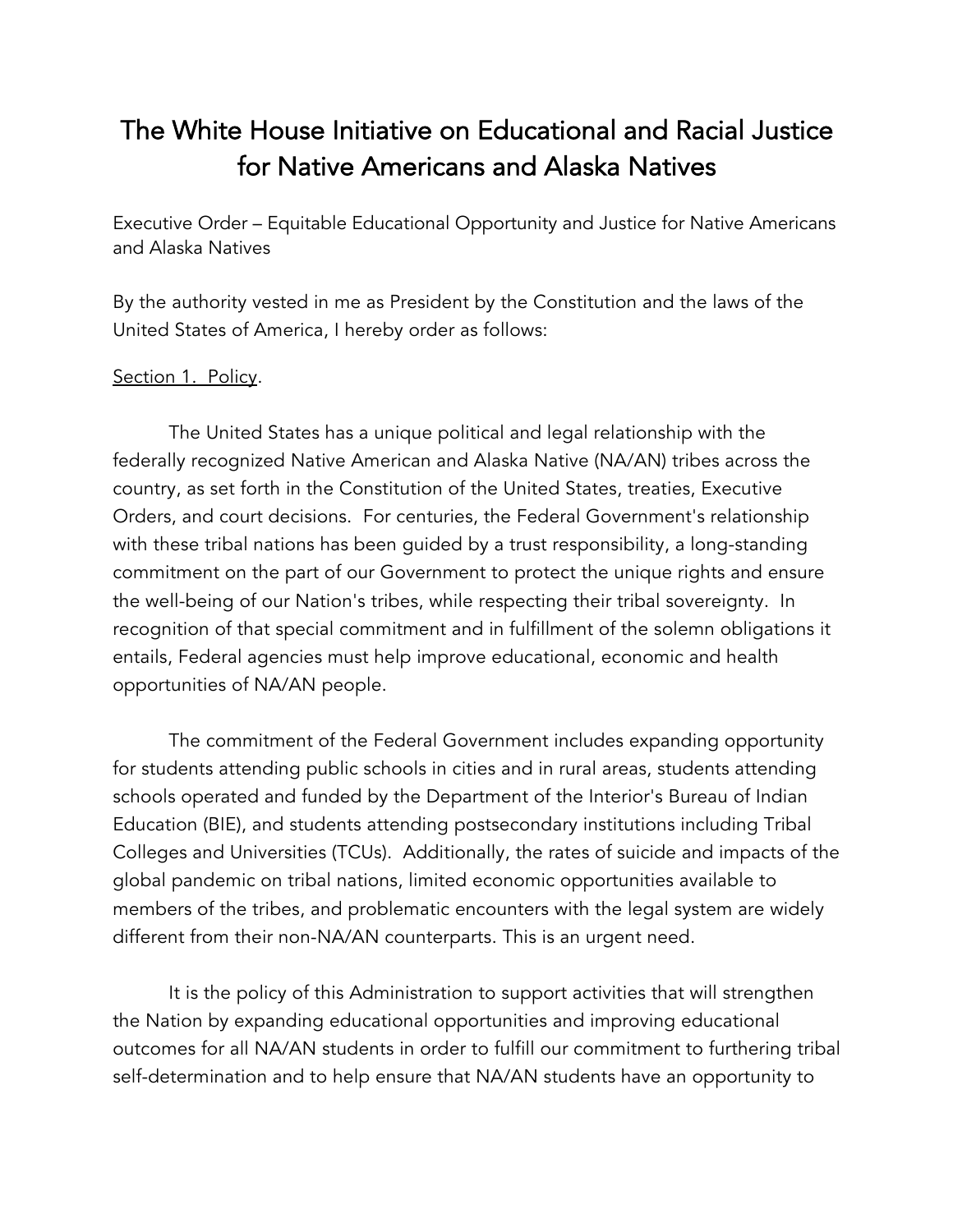learn their Native languages and histories and receive complete and competitive educations that prepare them for college, careers, and productive and satisfying lives.

### Sec. 2. Definitions.

(a) "Agency" means any executive department or agency designated by the Secretary of Education and the Secretary of the Interior to participate in this order.

(b) "Indian tribe" means a Native American or Alaska Native tribe, band, nation, pueblo, village, or community that the Secretary of the Interior acknowledges to exist as an Indian tribe pursuant to the Federally Recognized Indian Tribe List Act of 1994, 25 U.S.C. 479a.

(c) "Native American and Alaska Native" means a member of an Indigenous tribe, as membership is defined by the tribe.

(d) "Public school" means a Head Start center or a pre kindergarten, elementary, or secondary school that is predominantly funded by public means through the Federal Government, a State, a local educational agency, or an Indian tribal government, including a school operated directly by or through contract or grant with the BIE, an Indigenous tribe, or a State, county, or local government.

(e) "Tribal Colleges and Universities" are those institutions that are chartered by their respective Indigenous tribes through the sovereign authority of the tribes or by the Federal Government, and defined in section 316 of the Higher Education Act of 1965 (20 U.S.C. 1059c).

(f) "BIE" refers to the Board of Indian Education.

Sec. 3. White House Initiative on Educational and Racial Justice for Native Americans and Alaska Natives.

(a) Establishment. There is hereby established the White House Initiative on Educational and Racial Justice for Native Americans and Alaska Natives (Initiative). The Secretary of Education and the Secretary of the Interior will co-chair the Initiative. The Secretary of Education shall appoint an Executive Director, with consultation from the Secretary of the Interior, who shall be responsible for overseeing implementation of the Initiative. This individual shall be a senior level,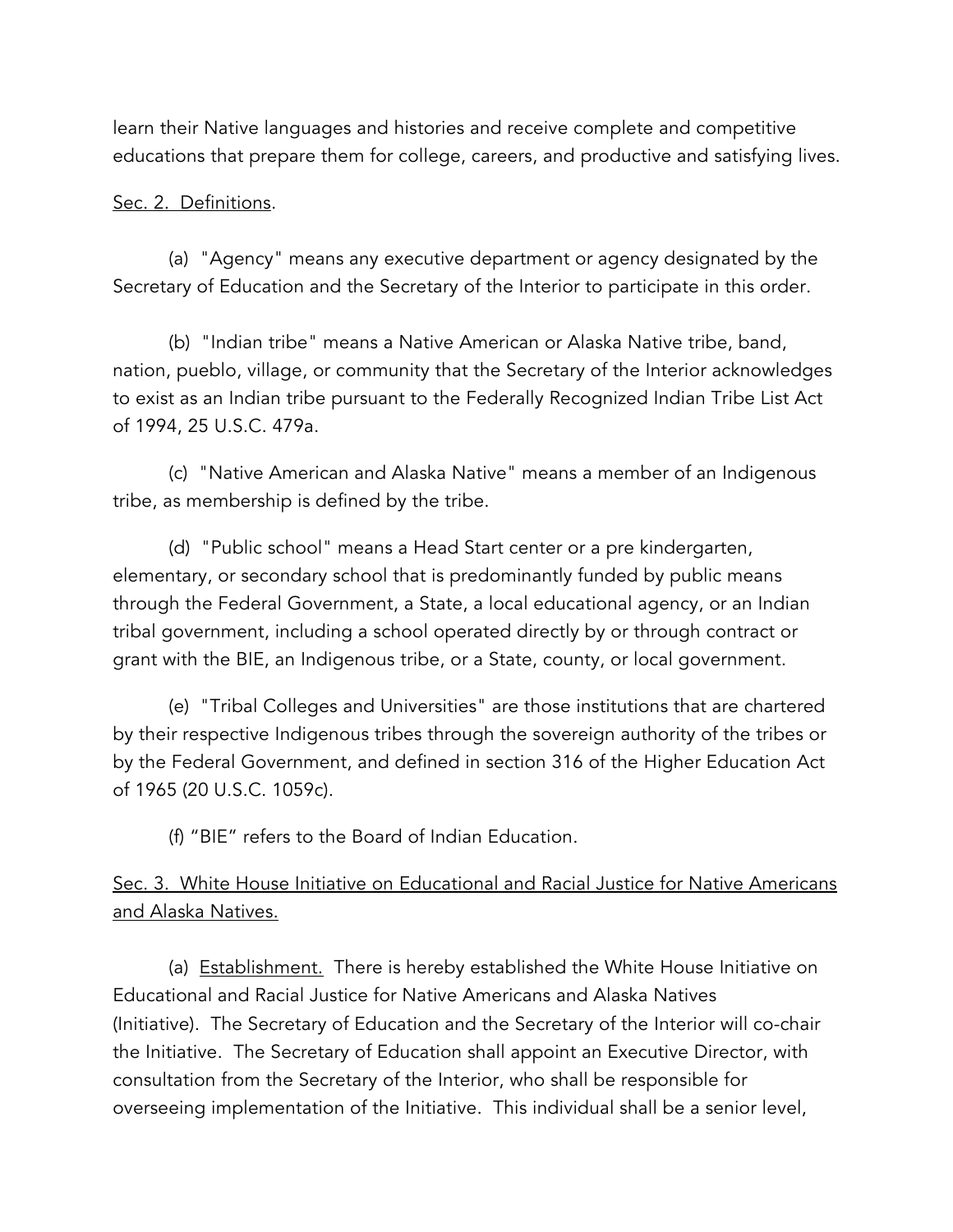Department of Education official who shall serve as the Secretary of Education's senior policy advisor on Federal policies affecting NA/AN education. The Executive Director shall work closely with the BIE Director and shall provide periodic reports to the Secretaries of Education and the Interior regarding progress achieved under the Initiative. The Executive Director shall coordinate frequent consultations with tribal officials and shall provide staff support for the National Advisory Council on Indian Education (NACIE), authorized by section 7141 of the Elementary and Secondary Education Act of 1965 (ESEA) (20 U.S.C. 7471).

(b) Mission and Functions. (1) The Initiative shall help expand educational opportunities and improve educational outcomes for all NA/AN students, including opportunities to learn their Native languages, cultures, and histories and receive complete and competitive educations that prepare them for college, careers, and productive and satisfying lives, by:

> (i) working closely with the Executive Office of the President to help ensure NA/AN participation in the development and implementation of key Administration priorities;

(ii) strengthening the relationship between the Department of Education, which has substantial expertise and resources to help improve Indian education, and the Department of the Interior and its BIE, which directly operates or provides grants to tribes to operate an extensive primary, secondary, and college level school system for NA/AN children and young adults;

(iii) coordinating, in consultation with the Department of Education's Director of Indian Education, programs administered by the Department of Education and other executive branch agencies regarding NA/AN education;

(iv) serving as a liaison with other executive branch agencies on NA/AN issues and advising those agencies on how they might help to promote NA/AN educational opportunities;

(v) reporting on the development, implementation, and coordination of education policy and programs that affect NA/AN students;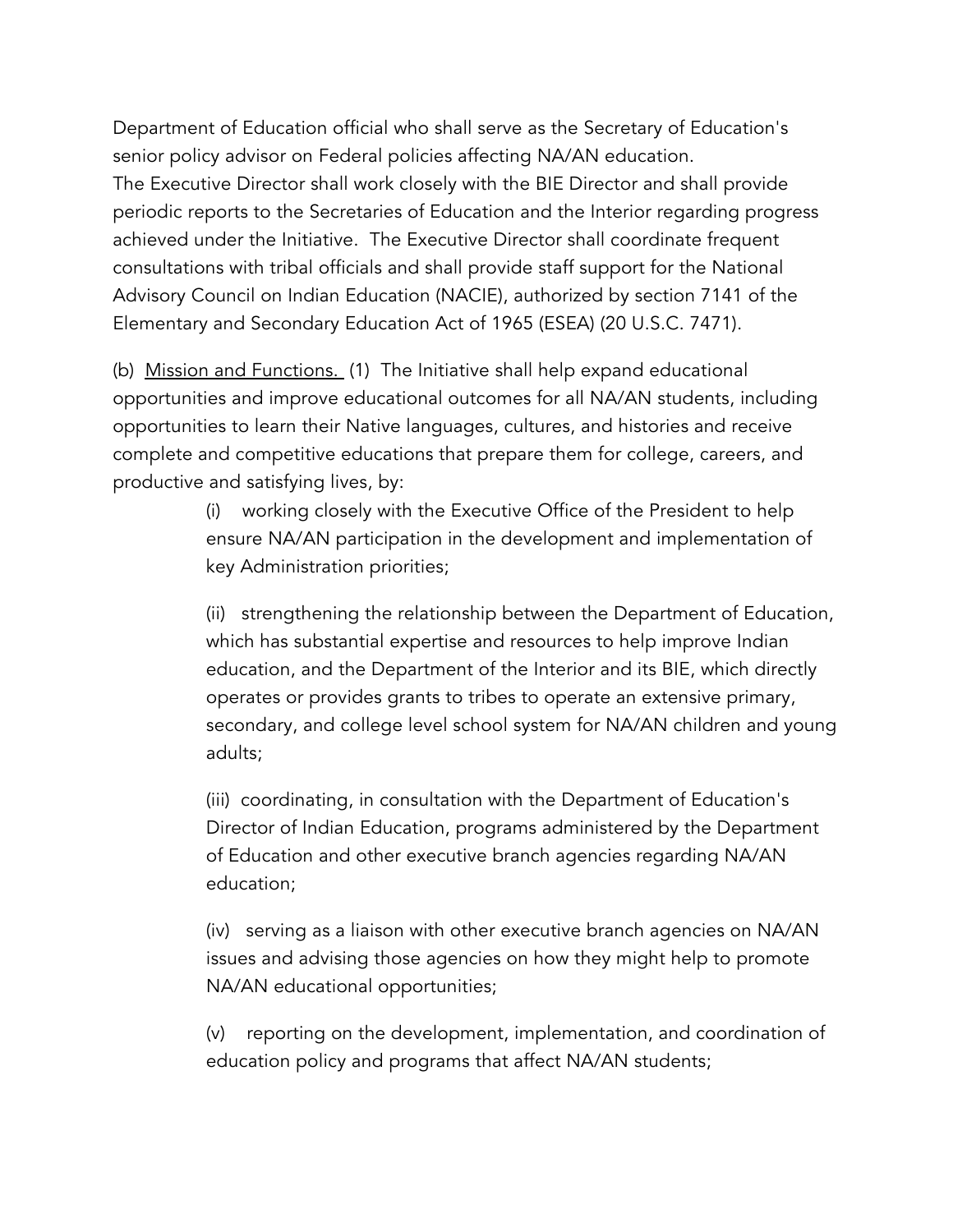(vi) furthering tribal sovereignty by supporting efforts, consistent with applicable law, to build the capacity of tribal educational agencies and TCUs to provide high quality education services to NA/AN children;

(vii) developing in partnership with tribal educational agencies a more routine and streamlined process for entering into agreements for educational studies conducted on tribal lands;

(viii) developing sufficient data resources to inform progress on Federal performance indicators, in close collaboration with the Department of Education's National Center for Educational Statistics;

(ix) encouraging and coordinating Federal partnerships with public, private, philanthropic, and nonprofit entities to help increase the readiness of AI/AN students for school, college, and careers, and to help increase the number and percentage of NA/AN students completing college; and

(x) developing a national network of individuals, organizations, and communities to share best practices in NA/AN education and encouraging them to implement these practices.

(2) In order to help expand educational opportunities and improve education outcomes for NA/AN students, the Initiative shall promote, encourage, and undertake efforts, consistent with applicable law, to meet the following objectives:

(i) increasing the number and percentage of NA/AN children who enter kindergarten ready for success through improved access to high quality early learning programs and services, including Native language immersion programs, that encourage the learning and development of NA/AN children from birth through age five;

(ii) supporting the expanded implementation of education reform strategies that have shown evidence of success in enabling NA/AN students to acquire a rigorous and well-rounded education and increasing their access to the support services that prepare them for college, careers, and civic involvement;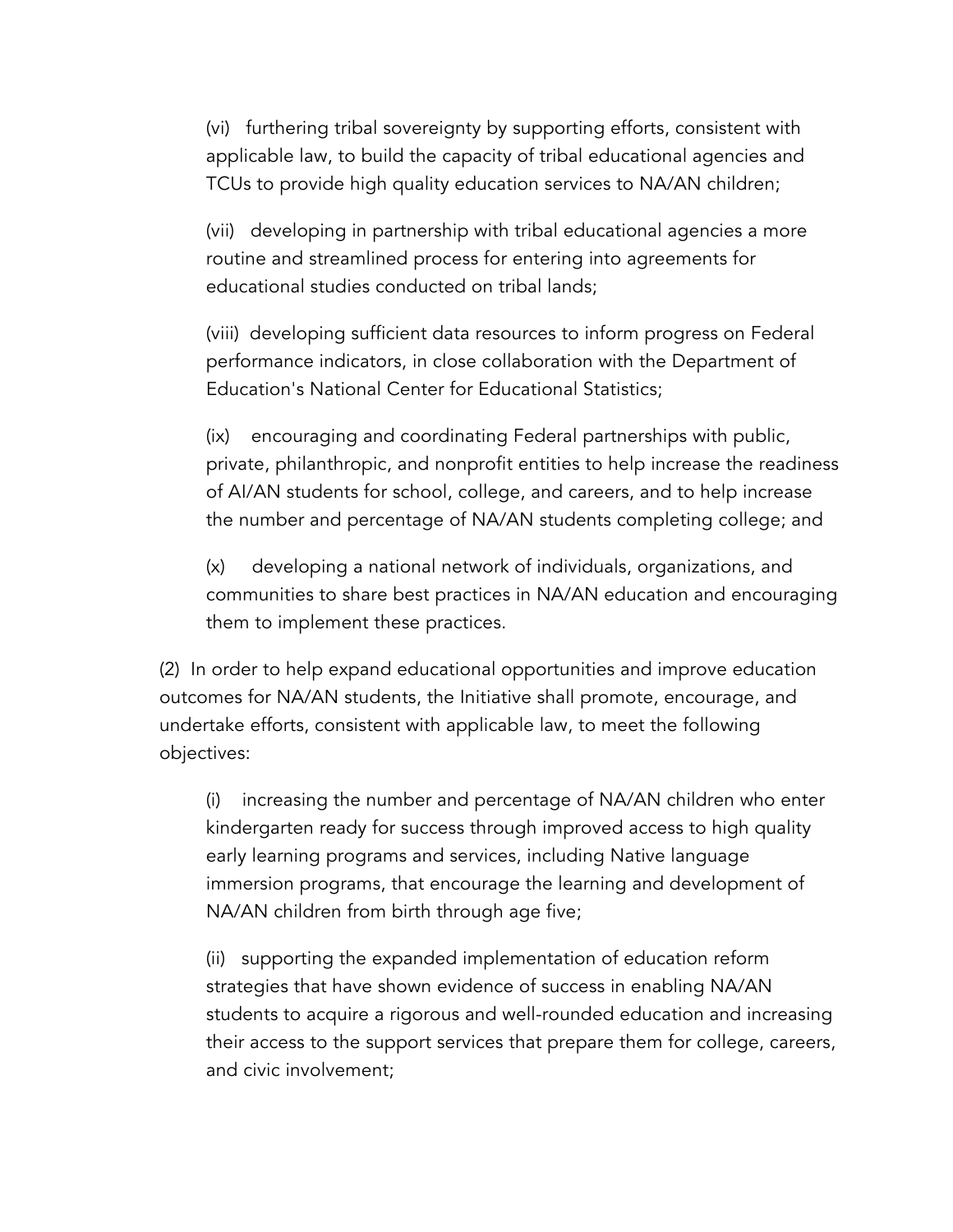(iii) increasing the number and percentage of NA/AN students who have access to excellent teachers and school leaders, including effective science, technology, engineering, and mathematics (STEM), language, and special education teachers, in part by supporting efforts to improve the recruitment, development, and retention of effective NA/AN teachers and other effective teachers and school leaders, particularly through TCUs;

(iv) reducing the NA/AN student dropout rate and helping a greater number and percentage of those students who stay in high school to be ready for college and careers by the time of their graduation and college completion, in part by promoting a positive school climate and supporting successful and innovative dropout prevention and recovery strategies that better engage NA/AN youths in their learning and help them catch up academically;

(v) providing pathways that enable those who have dropped out to reenter educational or training programs and acquire degrees, certificates, or industry recognized credentials and obtain quality jobs, and expanding access to high quality education programs leading to career advancement, especially in the STEM fields, by supporting adult, career, and technical education;

(vi) increasing college access and completion for NA/AN students through strategies to strengthen the capacity of postsecondary institutions, particularly TCUs; and

(vii) helping to ensure that the unique cultural, educational, and language needs of NA/AN students are met.

(3) To facilitate a new partnership between the Department of Education and the Department of the Interior, to improve NA/AN education, the Executive Director shall work with the BIE Director and develop a Memorandum of Understanding (MOU) between the two Departments that will take advantage of both Departments' expertise, resources, and facilities. The MOU shall be completed within 120 days of the date of this order. Among other things, the MOU shall address how the Departments will collaborate in carrying out the policy set out in section 1 of this order.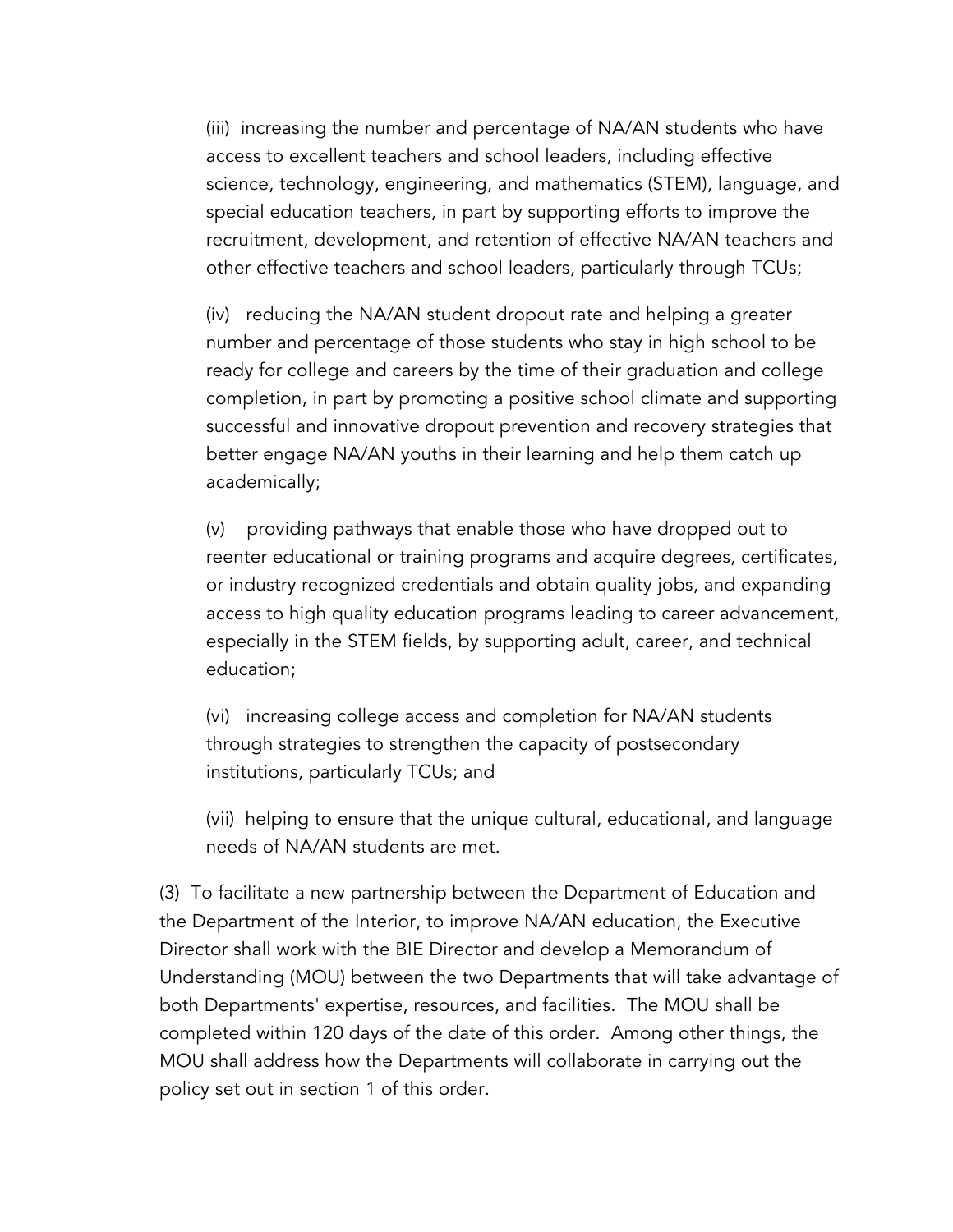(c) Funding and Administrative Support. Subject to the availability of appropriations, the Department of Education shall fund the Initiative, including NACIE. The Department shall also provide administrative support for the Initiative to the extent permitted by law and within existing appropriations.

(d) Interagency Working Group. There is established the Interagency Working Group on NA/AN education and TCUs, which shall be convened by the Initiative's Executive Director. The Working Group shall consist of senior officials from the Department of Education and the Department of the Interior and officials from the Departments of Justice, Agriculture, Labor, Health and Human Services, and Energy, the Environmental Protection Agency, and the White House Domestic Policy Council, as well as such additional agencies and offices as the Secretaries of Education and the Interior may designate. Senior officials shall be designated by the heads of their respective agencies and offices. The Secretaries of Education and the Interior shall serve as the co chairs of the Interagency Working Group.

(e) Federal Agency Plans. (1) Each agency designated by the co chairs as a member of the Interagency Working Group shall develop and implement a two part, 4 year plan of the agency's efforts to fulfill the purposes of this order, with part one of the plan focusing on all AI/AN students except for those attending TCUs, and part two focusing on AI/AN students attending TCUs. Each agency plan shall include:

> (i) annual performance indicators and appropriate measurable objectives with which the agency will measure its success in meeting the goals of this order;

(ii) information on how the agency intends to increase the capacity of educational agencies and institutions, including our Nation's public schools and TCUs, to deliver high-quality education and related social services to all NA/AN students; and

(iii) agency efforts to enhance the ability of these educational agencies and institutions serving NA/AN students to compete effectively for grants, contracts, cooperative agreements, and other Federal resources with which to serve the education needs of NA/AN students, and to encourage eligible schools and colleges serving those students to apply for Federal grants and participate in Federal education programs, as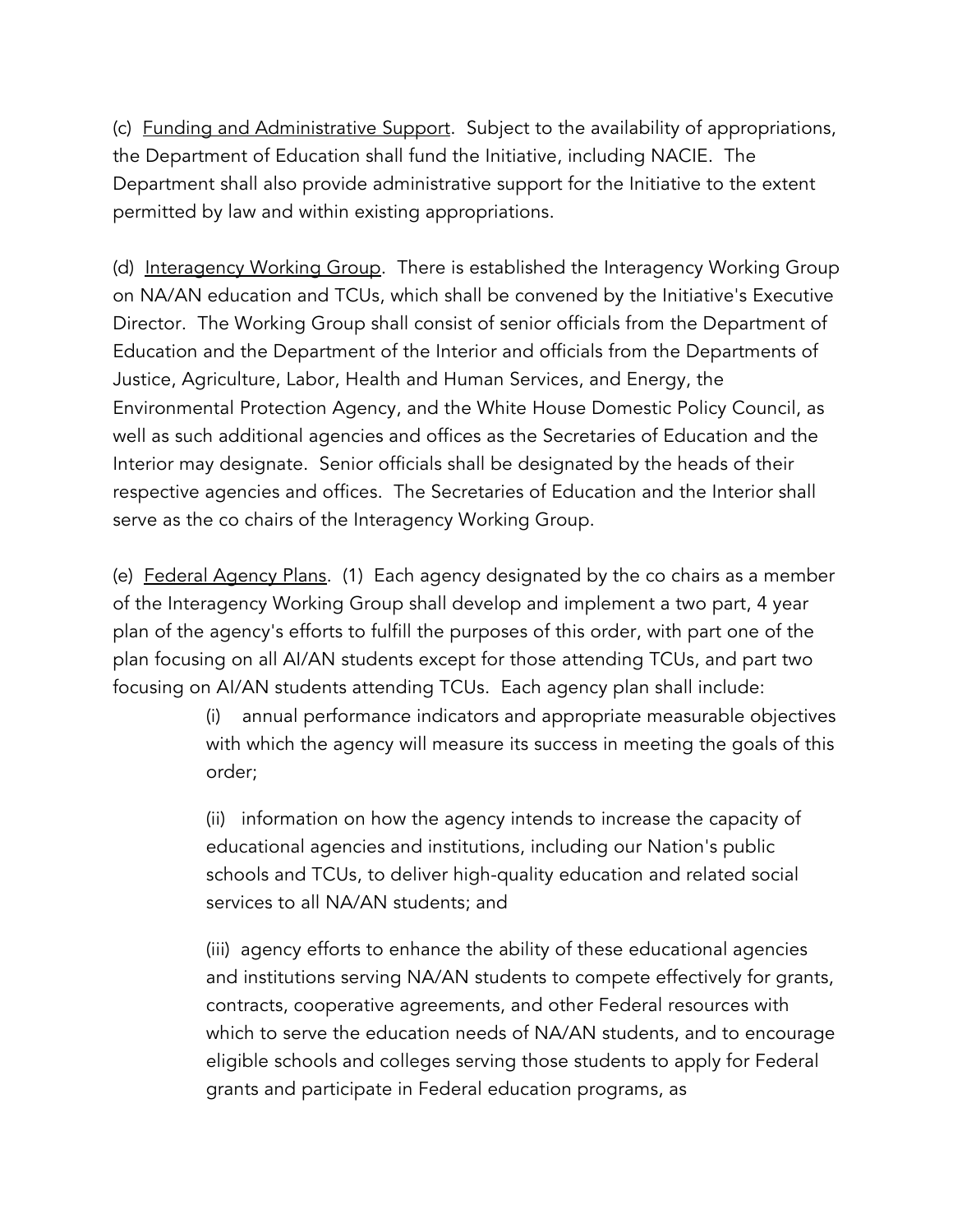appropriate. Agency plans may also emphasize access to high quality educational opportunities for NA/AN students, consistent with requirements of the ESEA, the Individuals with Disabilities Education Act, and other applicable Federal education statutes; the preservation and revitalization of tribal languages and cultural traditions; and innovative approaches to more seamlessly align early learning, elementary, and secondary education programs with the work of TCUs.

(2) Submission. Each agency shall submit its plan to the Initiative by a deadline established by the co chairs. In consultation with NACIE, the Initiative shall then review agency plans and develop, for submission to the President, a synthesized interagency plan to achieve the aims of this order.

(3) Annual Performance Reports. Each agency shall submit to the Initiative an Annual Performance Report that measures the agency's performance against the objectives set forth in its plan. In consultation with NACIE, the Initiative shall review and combine Annual Performance Reports from the various agencies into one annual report, which shall be submitted to the Secretaries of Education and the Interior for review.

(f) Private Sector. In consultation with NACIE, and consistent with applicable law, the Interagency Working Group, led by the Executive Director, shall encourage the private sector to assist State- and locally-operated public schools that serve large numbers of NA/AN students, including those attending our Nation's public schools, publicly funded preschools, and TCUs, through increased use of such strategies as:

(i) Providing funds to support the preservation and revitalization of Native languages and cultures;

(ii) Providing funds to support increased institutional endowments;

(iii) Helping these schools develop expertise in financial and facilities management, information systems, and curricula; and

(iv) Providing resources for the hiring and training of effective teachers and administrators.